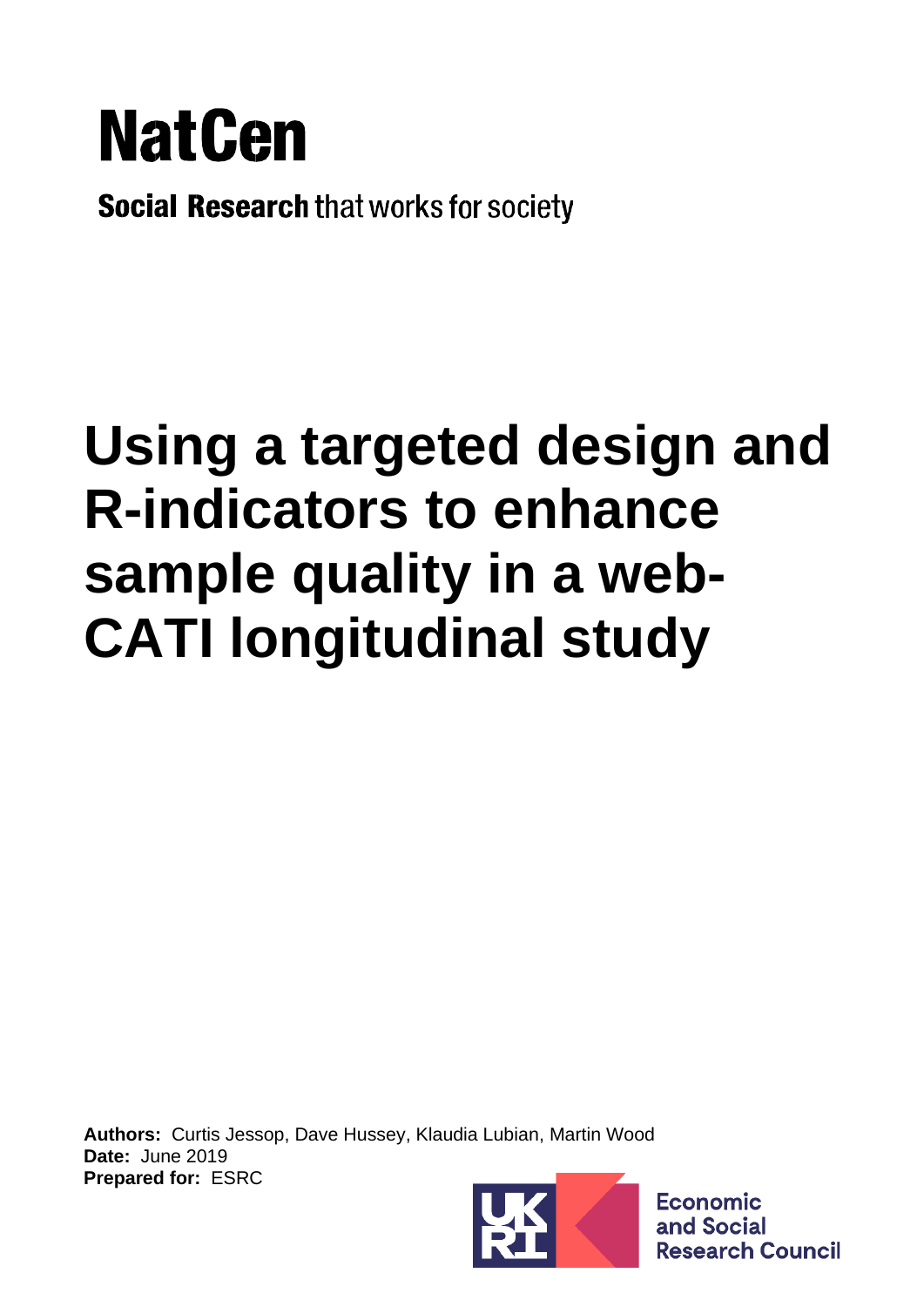# **Summary**

- There is a growing consensus that fieldwork strategies that focus on response rate maximisation may not provide optimal results in terms of survey sample representativeness.
- Responsive or adaptive fieldwork designs offer an alternative approach, using auxiliary data to target fieldwork protocols to sub-groups within a sample with the goal of improving fieldwork outcomes (including sample representativeness).
- However, these designs can be difficult to implement often relying on efficient, responsive, and flexible fieldwork systems and processes, and the availability of reliable and relevant auxiliary data.
- A 'targeted design' is a form of responsive design that targets fieldwork protocols at the start of fieldwork based on pre-existing information available for sample members. As such, it is particularly appropriate for longitudinal studies where substantial information will have been collected about study members at previous.
- This paper documents the application of a targeted design on the NatCen Panel study, using demographic information from the recruitment interview and participation history data to target fieldwork protocols with the aim of improving sample representativeness without affecting overall costs, fieldwork length or response rates.
- To evaluate the impact of the targeted design, we explored and developed alternative measures of sample representativeness including R-indicators and DEFFs
- We conclude that the implementation of a targeted design on a longitudinal study is feasible, even within tight constraints. However, given the relatively engaged nature of longitudinal study members, and that much of any sample bias may have been introduced at the initial recruitment wave, a key challenge is the selection and implementation of protocols strong enough to have a significant effect on sample quality.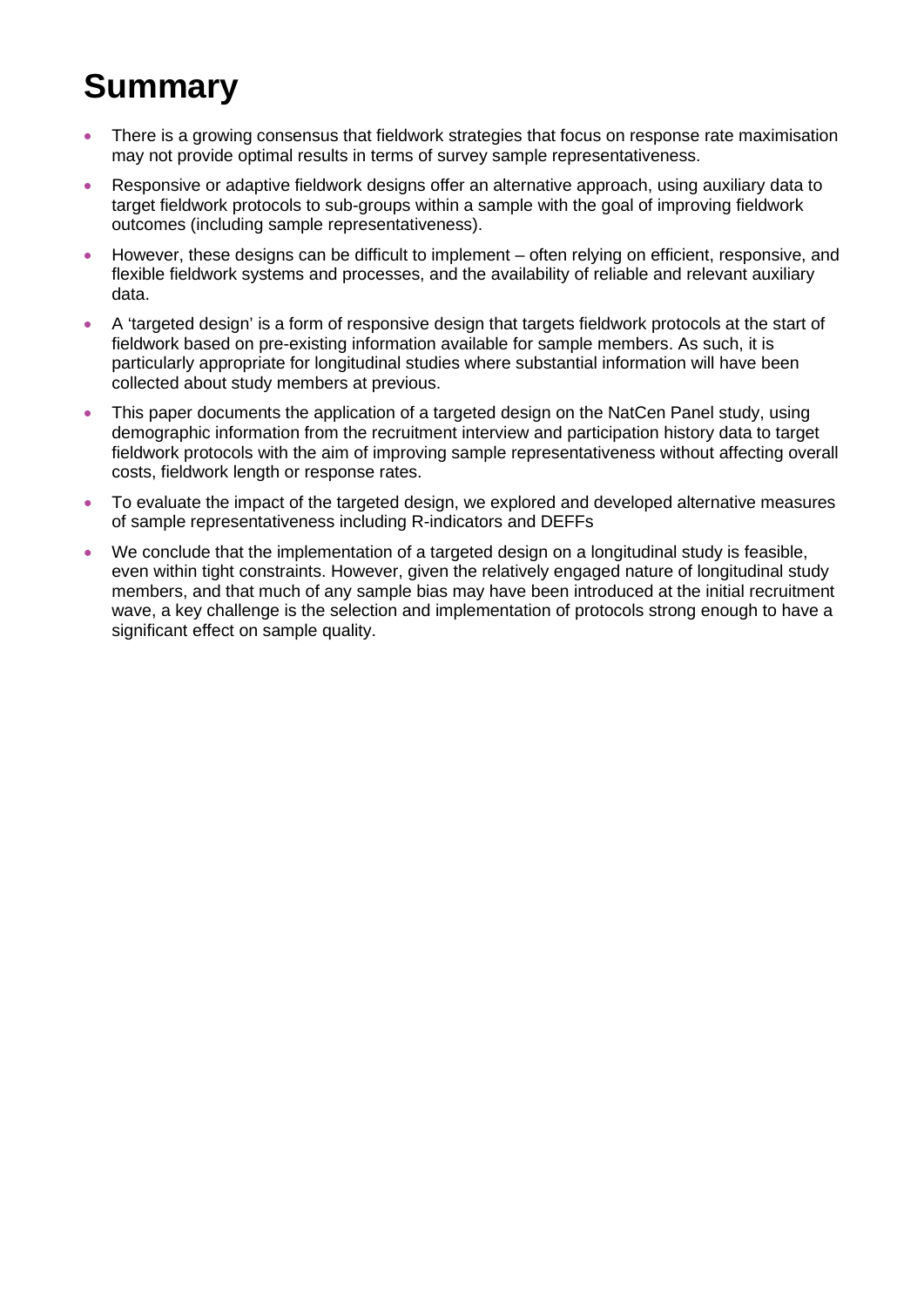# **1 Introduction**

The widespread decline in social survey response rates in the UK and internationally has been welldocumented (e.g. de Leeuw et al, 2018), and an increasing proportion of survey budgets are being spent to stem this decline out of concern for the impact it may have on sample representativeness and statistical power. However, response rates are simply a proxy for sample representativeness; focus on them may not improve sample representativeness and may even exacerbate existing bias.

In this context, there is growing consensus that response rates should not be the sole measure of sample quality, and that a 'one-size fits all' approach to fieldwork design may be sub-optimal as 'generic' approaches can introduce bias by being more appropriate for some groups than others.

Metrics such as R-indicators, which provide a summary measure of sample bias, together with responsive/adaptive fieldwork designs offer alternatives to response-rate focused approaches. However, their implementation is not necessarily straightforward: measuring non-response bias and adjusting fieldwork approaches for specific groups is difficult without up-front auxiliary information for issued sample members. For longitudinal studies this is available through data collected at earlier waves. However, the operationalisation of these approaches may still be challenging, requiring relatively complex analysis, systems, and processes, and increasing the difficulty (and costs) of fieldwork

This paper explores the feasibility of implementing a 'targeted design' that is evaluated using Rindicators on the NatCen Panel – a random probability longitudinal panel with a web-CATI fieldwork design. It will document its design and implementation and provide insights for its application in other longitudinal studies.

# **2 Targeted design**

### 2.1 Responsive and adaptive designs

The terms 'responsive-' and 'adaptive design' can be used interchangeably (Couper & Wagner, 20[1](#page-2-0)1). Broadly, responsive designs<sup>1</sup> use auxiliary data to target fieldwork protocols to sub-groups within a sample, with the goal of improving fieldwork outcomes such as reducing costs, improving response rates, or improving sample quality.

These approaches are distinct from 'being responsive' to fieldwork circumstances, where (for example) a lower-than-expected response rate necessitates a change in fieldwork protocols. Rather, responsive designs should be pro-active, with fieldwork protocols pre-determined, and targeted.<sup>[2](#page-2-1)</sup>

#### 2.1.1 Using auxiliary data

Auxiliary data may be information held about cases *ahead of* fieldwork (e.g. survey answers or participation data from previous waves of a longitudinal study or information in or matched onto a sample frame) or information collected *during* fieldwork (e.g. survey responses or fieldwork paradata such as call outcomes).

The role of auxiliary data in a responsive design is to understand the survey sample and monitor fieldwork. They should be used to inform the approach selected, facilitate its implementation, and measure the impact it has on the desired fieldwork outcome. As such, their quality and accessibility dictate what design is possible and are fundamental to its success or otherwise. For example, the impact of a responsive design on sample quality will rely on the auxiliary data accurately identifying cases that are under-represented in the productive sample. The accessibility of those data will determine whether targeted protocols can be implemented at the start of fieldwork, 'live' during fieldwork, or in a subsequent fieldwork phase.

<span id="page-2-0"></span><sup>&</sup>lt;sup>1</sup> We will use 'responsive design' in this paper.

<span id="page-2-1"></span><sup>&</sup>lt;sup>2</sup> [Appendix A](#page-13-0) discusses how targeted fieldwork protocols can intersect with a flexible fieldwork approach.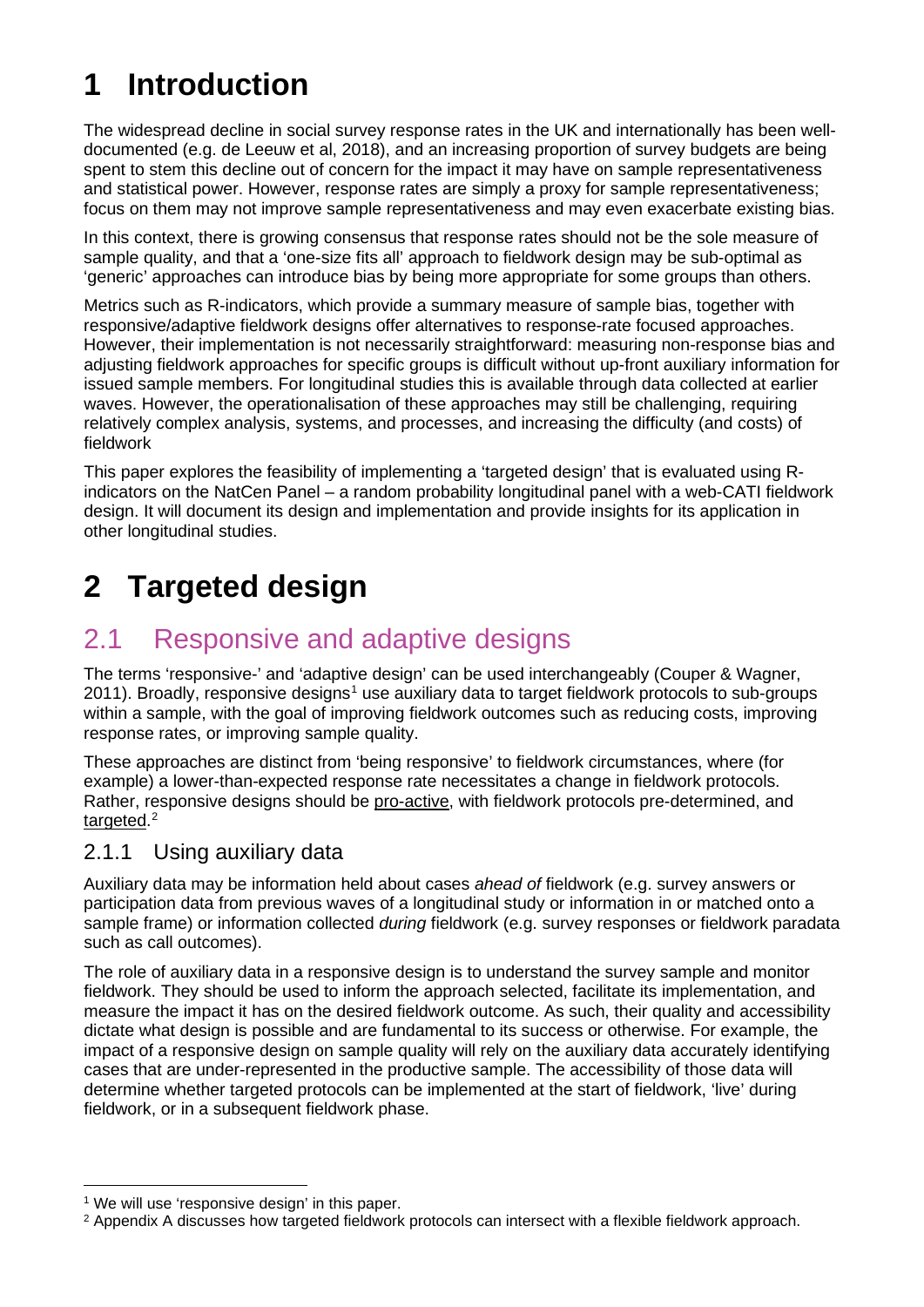#### 2.1.2 Static & dynamic designs

There are many different forms of responsive design, reflecting the specific circumstances of a study (e.g. auxiliary data available or fieldwork constraints). Couper & Wagner (2011) provide several case studies, and consider these approaches to fit along a continuum. Here, we split them into two categories based on Schouten et al (2013):

- **Static designs** where fieldwork protocols are fixed at the start of fieldwork based on exiting auxiliary data
- **Dynamic designs** where fieldwork protocols can change during fieldwork based on auxiliary data collected

Static designs require enough auxiliary data to be available at the start of fieldwork for effective targeting, and are therefore especially relevant for longitudinal studies, or in studies where the sample frame has extensive, relevant, data.

In contrast, dynamic designs do not rely on existing information but on information collected during fieldwork to target protocols. This can be done at different 'speeds' - for example, fieldwork may be split into two stages, with information collected in stage 1 used to inform treatments in stage 2. Alternatively, protocols could be continuously changing as more data become available.

Depending on their nature, dynamic designs can be especially challenging to implement. They either rely on systems, processes, and resources being in place that can collect and feedback the required data, analyse them, and change fieldwork protocols for a sample unit in a timely fashion, or a fieldwork timetable that allows for this to be done slowly, with a pause between stages.

This paper, focuses on the implementation of a 'targeted design' approach on the NatCen Panel. A targeted design is a form of responsive design akin to a 'static responsive design', using data collected at the recruitment interview and previous fieldwork waves to target fieldwork protocols.

#### 2.1.3 Development of appropriate protocols

The development of appropriate protocols and their effective implementation will also determine the success or otherwise of a responsive design in achieving its goal. For example, to improve the representativeness of a sample, a mechanism must be identified that will improve participation for under-represented groups (when many studies will already be following a 'response maximisation' strategy so marginal effects may be small). Similarly, protocols must be appropriate – a face-to-face follow-up mode may not be appropriate for a study with a limited budget or fieldwork period, and targeted call patterns will not be feasible without systems and processes that can quickly collect and analyse fieldwork paradata and 'push out' new protocols.

### **3 Using a targeted design on the NatCen Panel**

### 3.1 Introduction to the NatCen Panel

The NatCen Panel is the only probability-based research panel in Great Britain open for use by the social research community. It is designed to collect survey data in a time- and cost- effective manner, maintaining sample quality by using probability-based sampling and covering the offline population.

The Panel currently consists of approximately 8,000 members aged 18+ recruited from the 2015 to 2018 waves of the British Social Attitudes (BSA) survey. All BSA participants are invited to join the Panel, and at a typical panel wave all panel members who have not subsequently left will be invited to take part, maintaining the random probability design. Although designed for cross-sectional studies, the NatCen Panel is fundamentally a longitudinal study, with the same participants returned to over time.

### 3.2 Goals of implementing a targeted design

The decision to implement a targeted design on the NatCen Panel was taken in mid-2017. Fieldwork monitoring at the time suggested that the overall response rates were gradually declining, most likely caused by attrition from the panel. At the same time, the design effects of the survey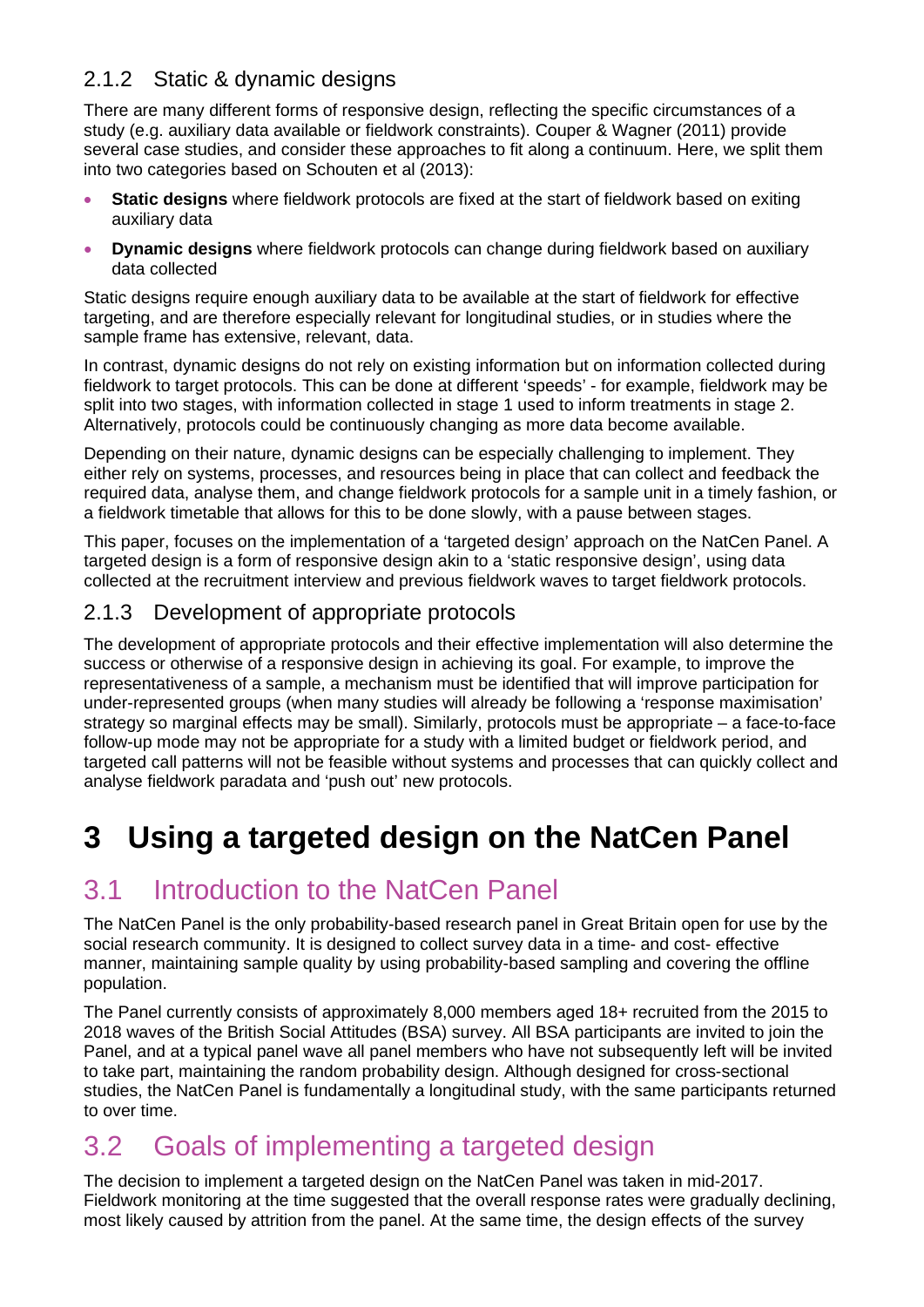weights (DEFF) were gradually increasing, suggesting this was resulting in a decline in sample quality (Jessop, 2018).

Despite this, the decision was taken *not* to implement a response maximisation strategy such as increasing the incentive level: response rates and sample quality appeared to be declining very gradually, and annual recruitment of new panel members would limit the impact of attrition. Also, a key aim of the NatCen Panel is to collect data at lower cost and in less time than 'traditional' probability-based approaches and it was felt response-maximisation strategies would disproportionately undermine the Panel's ability to deliver on these goals.

A targeted design offered an opportunity to address these issues with response maximisation strategies. By targeting fieldwork protocols based on demographic data from the BSA survey and panel members' participation history it aimed to improve the sample profile while keeping costs, fieldwork length, and response rates neutral. More specifically:

- Minimise the cost/fieldwork length impact by only increasing the effort spent on panel members in under-represented groups
- Minimise the cost impact by not increasing the effort spent on panel members who always participate or who have never participated
- Off-set the cost impact by reducing the effort spent on panel members in over-represented groups
- Minimise any negative impact on response rates by only reducing effort with panel members who either always participate or who have never participated

### 3.3 Identifying cases for prioritisation & de-prioritisation

#### 3.3.1 Over- and under- represented cases

The first step in implementing the targeted design was identifying cases with characteristics typically over- or under- represented in people participating in surveys administered via the Panel. To do this, unweighted estimates for a range of demographic variables for people participating in panel surveys were compared to weighted estimates for the full BSA sample (representing the target population) to identify variables and categories where bias was most present.

Based on this analysis, a model was developed to measure the extent to which panel members had characteristics which were over- or under-represented in a panel survey<sup>[3](#page-4-0)[4](#page-4-1)</sup>. This was then translated to a score, with scores of more than 1 indicating the panel member has characteristics typically over-represented, and vice versa. Panellists were then categorised into eight groups from most under- to most over-represented<sup>[5](#page-4-2)</sup>.

#### 3.3.2 Accounting for participation history

To improve the efficiency of the design and minimise any negative impacts, panellists' participation history was also accounted for. As a result, the targeted design was limited to people who had been panel members for at least one year so sufficient data was available. This also reflects that the impacts of attrition on sample representativeness are small in the first year.

At each wave, panel members were grouped into those who have taken part in all previous waves they have been invited to, some waves, and no waves. These were then combined with the representativeness groups to create 5 'priority groups' [\(Table 3:1\)](#page-5-0).

Overall, panel members who were under-represented were given higher priority (and vice-versa) to improve the sample profile. Panel members that participated in no waves or all waves were given lower priority, as reduced effort was less likely to have a negative effect and additional effort was less likely to have a positive effect. Panel members that have participated in 'some' waves were

<span id="page-4-0"></span><sup>&</sup>lt;sup>3</sup> The descriptive analysis demonstrated that key areas of bias remained stable across waves, so the model was based on the most recent panel survey wave.

<span id="page-4-1"></span><sup>4</sup> A list of the variables used in this model is included in [Appendix B](#page-14-0)

<span id="page-4-2"></span><sup>5</sup> The groups were defined to be balanced, but otherwise separated arbitrarily. Panel members with scores of 0 to 0.33 were put into group 1 (the most under-represented); 0.33 to 0.5 into group 2; 0.5 to 0.66 into 3; 0.66 to 1 into 4; 1 to 1.5 into 5; 1.5 to 2 into 6; 2 to 3 into 7; and 3 or more into 8 (the most over-represented).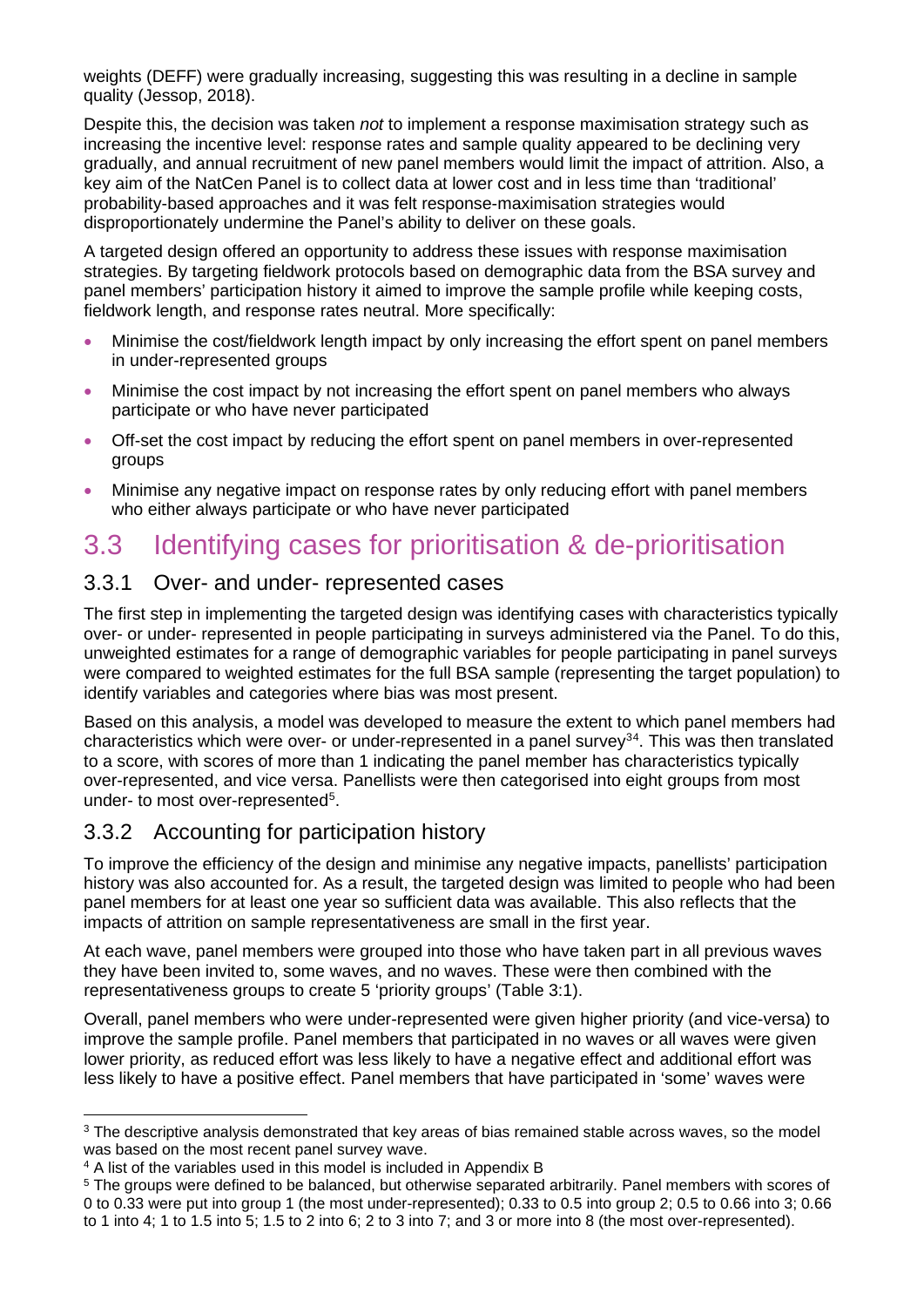given higher priorities as we might expect them to be the most likely to be affected by any targeting<sup>[6](#page-5-2)</sup>. The number of 'cells' allocated to each group was decided based on the estimated marginal impact on response rates and costs, aiming to keep them as close to neutral as possible<sup>[7](#page-5-3)</sup>.

<span id="page-5-0"></span>

| Table 3:1<br>Priority groups definition |                                     |                                      |                                    |  |  |
|-----------------------------------------|-------------------------------------|--------------------------------------|------------------------------------|--|--|
|                                         | <b>Participated in all</b><br>waves | <b>Participated in some</b><br>waves | <b>Participated in no</b><br>waves |  |  |
| 1 (most under-<br>represented)          | Medium priority                     | <b>Highest priority</b>              | Low priority                       |  |  |
| $\mathbf{2}$                            | Medium priority                     | <b>High priority</b>                 | Low priority                       |  |  |
| 3                                       | Medium priority                     | <b>High priority</b>                 | Low priority                       |  |  |
| 4                                       | Medium priority                     | <b>High priority</b>                 | Low priority                       |  |  |
| 5                                       | Low priority                        | Medium priority                      | <b>Lowest priority</b>             |  |  |
| 6                                       | Low priority                        | Medium priority                      | <b>Lowest priority</b>             |  |  |
| 7                                       | Low priority                        | Medium priority                      | <b>Lowest priority</b>             |  |  |
| 8 (most over-<br>represented)           | Low priority                        | Medium priority                      | <b>Lowest priority</b>             |  |  |

### 3.4 Fieldwork design

#### 3.4.1 'Standard' fieldwork design

The NatCen Panel uses a sequential mixed-mode fieldwork design lasting one month. At the start of fieldwork, all eligible panel members are sent a letter and email inviting them to take part in an online survey and offered a conditional £5 incentive to thank them for their time. If they do not take part, panel members are sent up to one letter, two email, and two text message reminders.

After two weeks, panel members who have not taken part online, and for whom a phone number is available, are issued to NatCen's Telephone Unit to either support them to take part online or complete an interview over the phone. Telephone fieldwork lasts for a little over two weeks to allow interviewers to make six attempts to contact and interview panel members at a time that suits them.

#### <span id="page-5-1"></span>3.4.2 Targeted design approach

The targeted design follows a similar design but with a different incentive offer, minimum call requirement, and number of reminder letters for each priority group [\(Table 3:1\)](#page-5-0). These elements were selected because they were expected to impact response rates but would be expensive to implement for the whole sample. Strategies such as additional reminder emails which have relatively small marginal costs would be better as part of a 'response maximisation' design.

| Table 3:2<br>Overview of targeted protocols |                 |                       |                       |  |  |
|---------------------------------------------|-----------------|-----------------------|-----------------------|--|--|
|                                             | Incentive offer | <b>CATI fieldwork</b> | <b>Communications</b> |  |  |
| <b>Highest priority</b>                     | £10             | Minimum of 8 calls    | Two reminder letters  |  |  |
| High priority                               | £5              | Minimum of 8 calls    | One reminder letter   |  |  |
| Medium priority                             | £5              | Minimum of 6 calls    | One reminder letter   |  |  |
| Low priority                                | £5              | Minimum of 4 calls    | No reminder letters   |  |  |
| Lowest priority                             | £5              | Not issued to CATI    | No reminder letters   |  |  |

<span id="page-5-3"></span><span id="page-5-2"></span><sup>&</sup>lt;sup>6</sup> As lower priority cases are not sent reminder letters/have reduced CATI fieldwork (Section [3.4.2\)](#page-5-1), those without email addresses or internet access are therefore moved back to 'medium priority' to ensure coverage <sup>7</sup> These calculations are indicated in [Appendix C](#page-18-0) and [Appendix G](#page-28-0)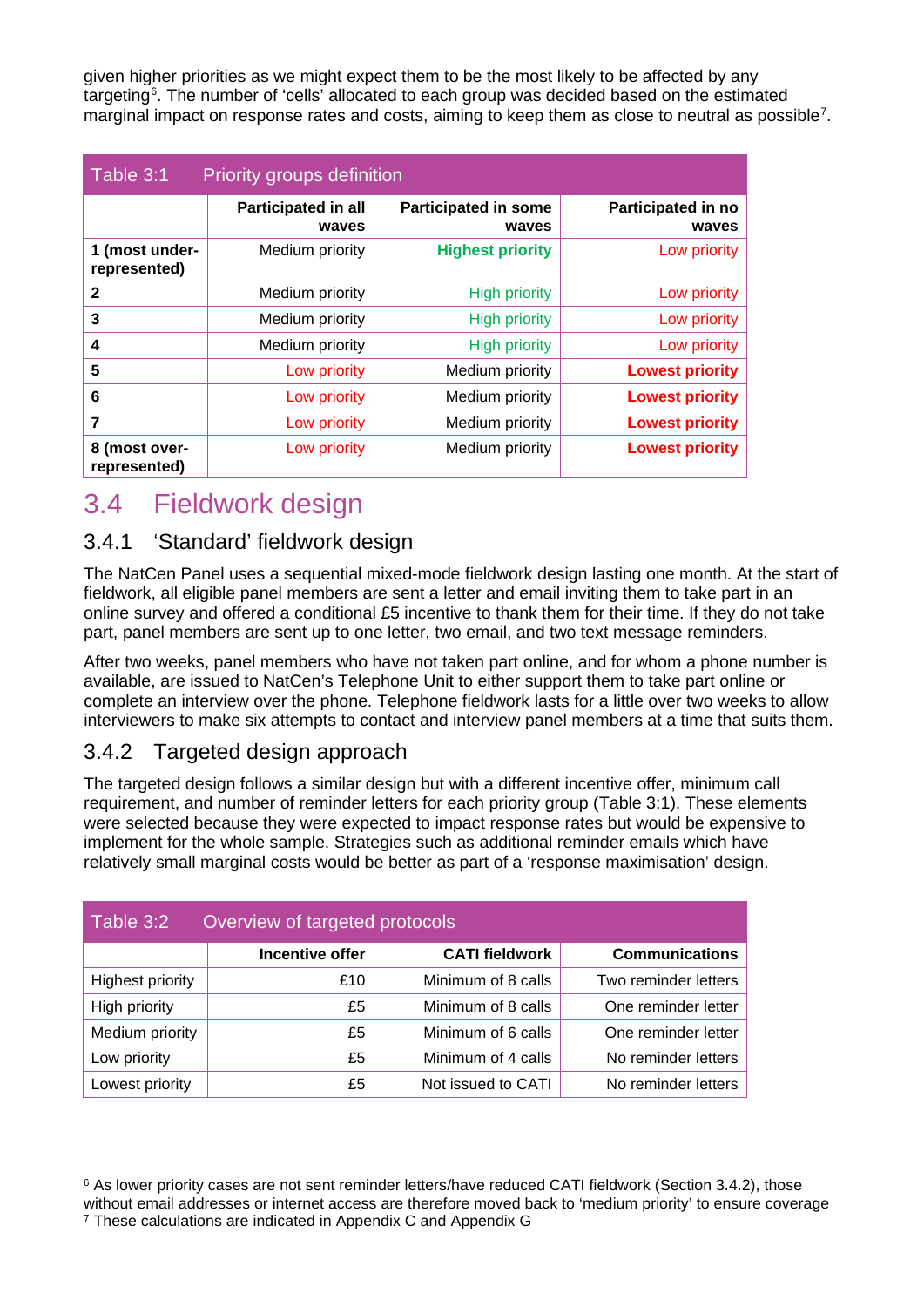# <span id="page-6-6"></span>**4 Measuring representativeness**

Response rates have long been used as the primary indicator of survey sample quality. However, they have been shown to have a weak relationship with non-response bias; which may occur if respondents and non-respondents to a survey differ in their characteristics. In fact, there are many examples of increased data collection efforts leading to a higher response rate but also to greater non-response bias. As a result, it is now widely accepted that alternatives to response rates are required for assessing the quality of survey statistics.

### 4.1 R-indicators

One alternative is the Representativity Indicator (R-indicator), a metric of sample representativeness developed as part of the RISQ (Representative Indicators for Survey Quality) project<sup>[8](#page-6-0)</sup>. The use of Rindicators is not widespread, particularly in the UK, with response rates typically still used as the primary measure of sample quality. One reason for this may be the need for auxiliary information for both respondents and non-respondents; this is a particular problem for cross-sectional surveys of the general population in the UK $^{\circ}$ . In contrast, longitudinal surveys possess a wealth of auxiliary information for those who have responded in the past, making the use of R-indicators far more practical.

#### <span id="page-6-5"></span>4.1.1 Developing R-indicators for the NatCen Panel

The R-indicator we have used for the NatCen Panel is based on the standard deviation of estimated response probabilities. An unweighted logistic regression model of response was used to estimate the response probabilities, with respect to a set of key socio-demographic variables. It is defined as:

#### $R = 1 - 2 S(ρ)$

If response probabilities are all equal, then the response data set is "representative" (by definition). In this case the standard deviation of the response probabilities is zero, leading to a value 1 for the R- indicator. If the response probabilities vary then the data set is not fully representative. The degree to which they vary is reflected by their standard error. The maximum value the standard error can assume is 0.5; in this case the value of the R-indicator is equal to 0. This R-indicator therefore varies between 0 and 1 with values closer to 1 indicating a more representative response dataset, other things remaining equal.

The R-indicators were developed using 15 socio-demographic variables collected on the BSA<sup>[10](#page-6-2)</sup>. These include all the variables used in the models to derive the panel non-response weights plus two more, and additional categories<sup>11</sup>. As such, R-indicators can provide a precise and targeted measure of representativeness.

#### **'Adjusted' R-indicator**

The ideal comparison would be between the panel survey respondents (unweighted) and the population (represented by BSA respondents, weighted by the BSA weight, which is calibrated to GB population estimates). This is not possible under the framework we have used: the model must be weighted or unweighted. To overcome this problem, consideration was given to creating an "adjusted" R-indicator to include the effects of non-response to the BSA, in addition to the two stages following it. A methodology for doing this using a proxy measure (based on a function of the BSA weights) was designed and tested but ultimately rejected after consultation with a key member of the RISQ group.

<span id="page-6-4"></span><span id="page-6-0"></span><sup>8</sup> <https://www.cmi.manchester.ac.uk/research/projects/representative-indicators-for-survey-quality/>

<span id="page-6-1"></span><sup>9</sup> This is less problematic in countries with population registers that can be used for sampling and include useful information for comparing respondents with non-respondents.

<span id="page-6-2"></span><sup>10</sup> A full list is included in [Appendix B](#page-14-0)

<span id="page-6-3"></span><sup>11</sup> Marital status and long-standing health/disability were also included as available demographic variables that may be associated with topics typically covered by research conducted through the NatCen Panel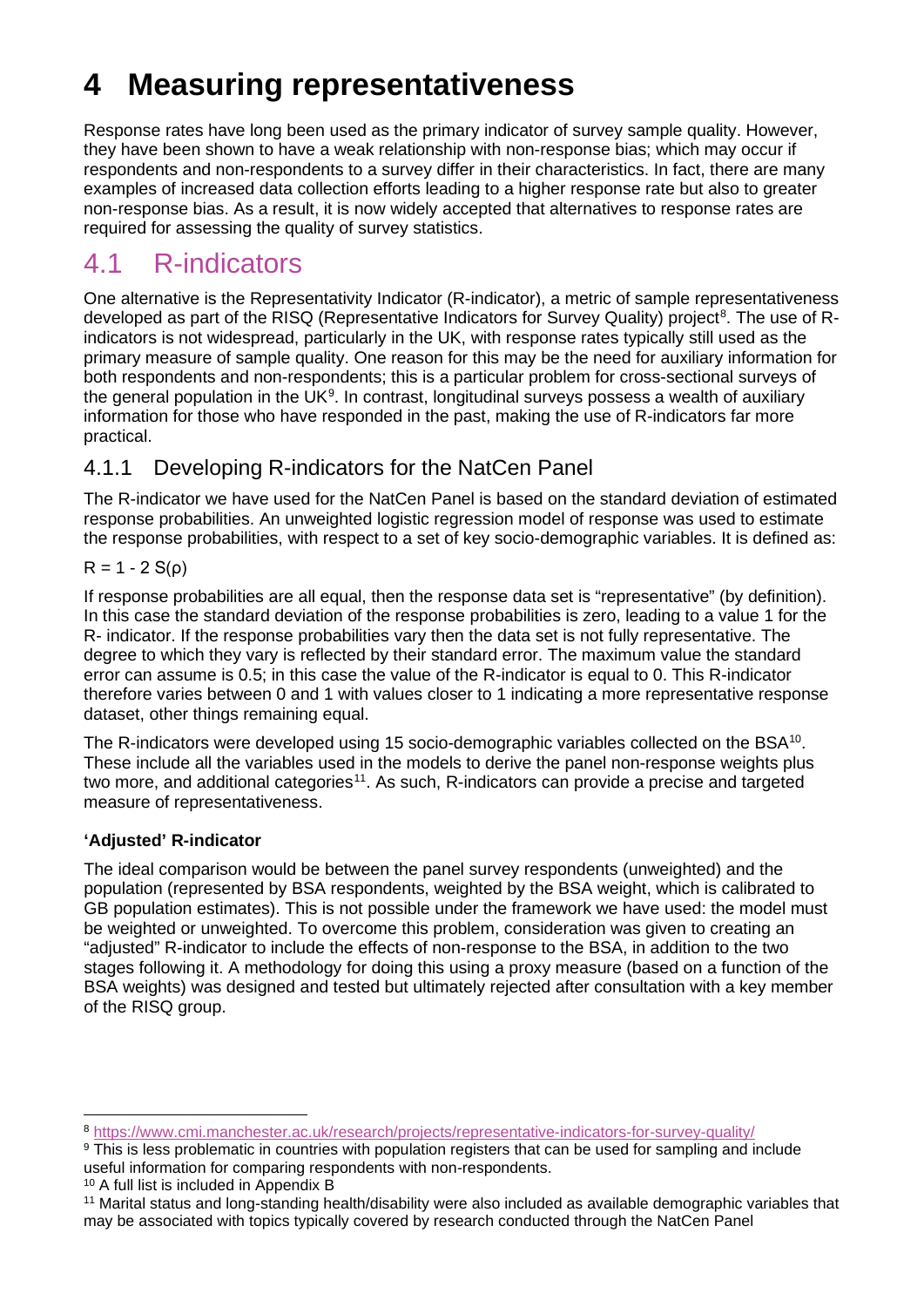### 4.2 Design Effects (DEFFs)

As an alternative and supplement to R-indicators, the design effects (DEFFs) of the panel survey weights were also used as a measure of representativeness. The weights are used for analysis of a single wave of the NatCen Panel and are created using a two stage process: at the first stage, response to the invitation to join the panel is modelled using a logistic regression model weighted by the BSA weight; at stage two, response to the panel survey is modelled using a logistic regression model weighted by the product of the BSA weight and the non-response weight from the previous stage. The final weight is the product of the BSA weight and the non-response weights from the two stages $12$ .

### 4.3 Comparing the two measures

Neither the R-indicators nor the DEFFs are ideal measures of the representativeness of the panel sample. Their relative strengths and weaknesses can be summarised as follows:

The **R-indicators** measure loss of representativeness *following* response to the BSA. Unlike DEFFs, they are unconstrained by prior processes, including all variables and categories deemed useful. In addition, they can be applied to sub-groups, for example to understand how different experimental groups may be affected and can provide variable- and category-level scores to provide deeper understanding of any bias (although this is not used in this paper).

The major weakness of the R-indicators is that they don't include the effect of non-response to the BSA. This is a substantial drawback but is impossible to get around: R-indicators rely on auxiliary information being available for all sample members, whilst the variables used in our model are only available for those who participated in the BSA survey<sup>13</sup>. Apart from this, the R-indicators cover the same sources of potential representativeness-loss as the DEFFs but in more detail and with additional coverage.

The **DEFFs** provide an indication of *overall* representativeness (i.e. they take account of the BSA's weight to the GB population); in this respect they have an advantage over R-indicators by encompassing all stages of non-response.

Unlike R-indicators, however, they were not designed to measure representativeness-loss – they cannot be applied to sub-groups or provide category- or variable- level insights. They are also a blunt instrument in comparison, due to merging of categories (to avoid inflation of standard errors) and trimming of the largest weights (to avoid individuals receiving extreme weights), and are limited to reflecting the variables included in the standard weighting models.

# <span id="page-7-4"></span>**5 Evaluating the targeted design**

This section evaluates the targeted design against its objective of improving the sample profile while keeping costs, fieldwork length, and response rates neutral. It will initially look at the survey response rates of the different priority groups to measure the direct impact of the protocols, before looking at the overall impact on the sample profile using the DEFF and R-indicators<sup>[14](#page-7-2)</sup>.

The targeted design was not implemented on the NatCen Panel experimentally. As such, this analysis evaluates impact by comparing figures before and after the targeted design was implemented; however, without a counter-factual, any perceived effects (or lack of) may be caused (or muted) by factors external to the targeted design.

### <span id="page-7-5"></span>5.1 Impact on participation of priority groups

To understand the impact of the targeted design protocols on the different priority groups, we look at the survey response rates<sup>[15](#page-7-3)</sup> for each priority group before and after the targeted design was

<span id="page-7-1"></span><span id="page-7-0"></span><sup>&</sup>lt;sup>12</sup> The variables included in the regression model for the NatCen Panel weights are included in [Appendix B](#page-14-0) <sup>13</sup> This drawback would also apply to longitudinal studies, where R-indicators would go back to those participating in Wave 1, but not necessarily the original sample frame.

<span id="page-7-3"></span><span id="page-7-2"></span><sup>&</sup>lt;sup>14</sup> The impact on overall response rates and costs are discussed in [Appendix E](#page-26-0) and [Appendix G](#page-28-0) respectively <sup>15</sup> Calculated using a base of all cases issue to that NatCen Panel wave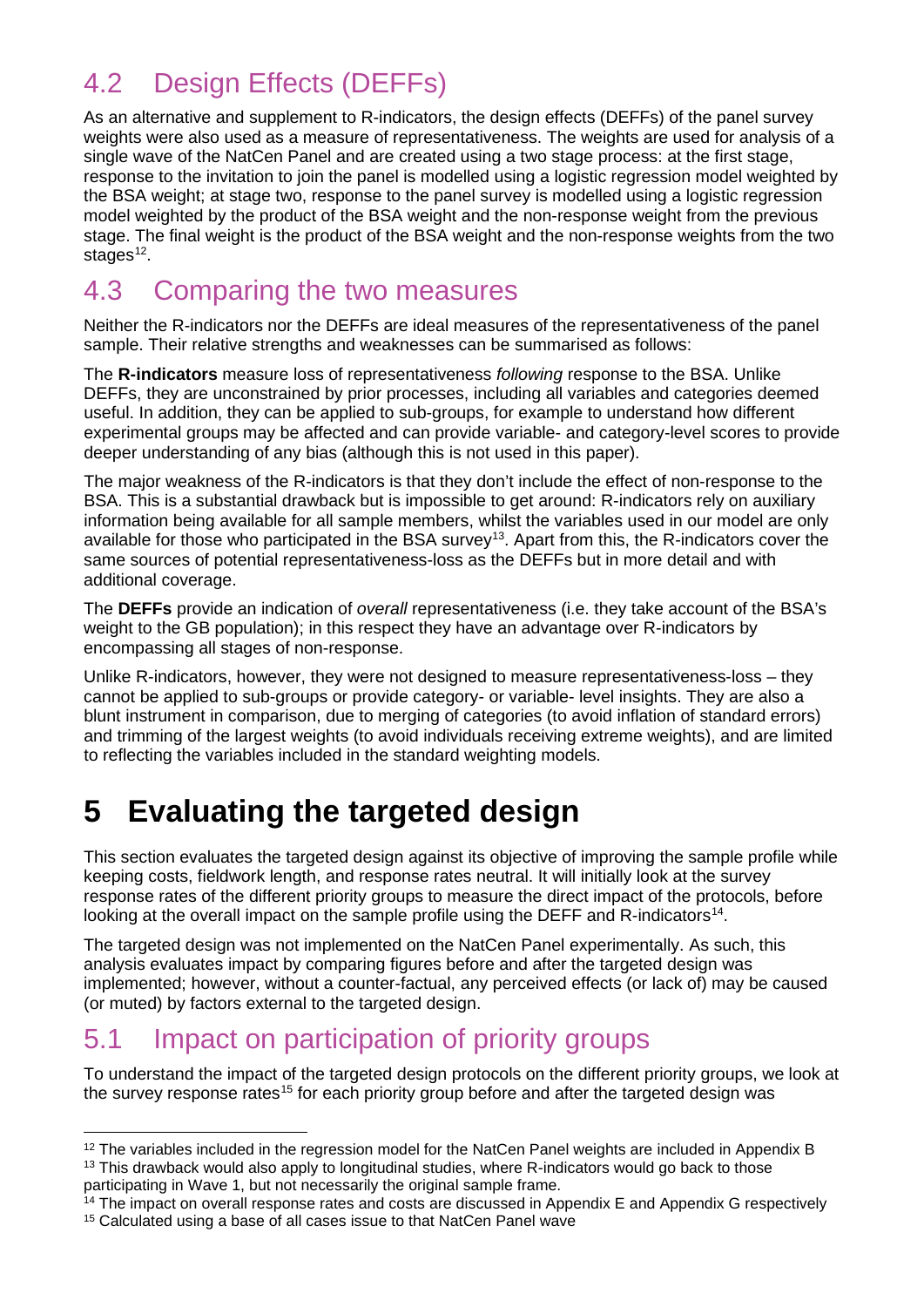implemented (split out by the BSA year the panel member was recruited from), and relative to the survey response rates to all issued cases recruited from that BSA year.

The targeted design moves resources to higher priority cases and away from lower priority cases. Were the protocols having the expected impact we would therefore expect the survey response rates to increase for the higher priority, remain constant for medium priority cases and decrease for the lower priority cases (or remain at zero for lowest priority cases), before returning to the previous trend. The patterns are discussed for each priority group below<sup>16</sup>, but overall the evidence does not consistently point to the targeted protocols having the anticipated impact on response rates.

Appendix Figure D:1 suggests a decline in survey response rates for panel members in the highest priority groups recruited from BSA 2015 and 2016 was (at least initially) halted by the implementation of the targeted design; but, in contrast, the BSA 2017 panel members show a continuation of a gradual increase in survey response (which may or may not be attributable to the targeted design following implementation).

Figure D:2 suggests the high priority cases follow a similar, but somewhat muted, pattern, with BSA 2015 and 2016 cases showing a more gradually declining survey response rate, which seems to initially stabilise after the targeted design was implemented, but the BSA 2017 cases showing a continuation of a gradual upward trend.

Figure D:3 shows, as expected, no impact on the survey response trend for medium priority cases, and Figure D:4 shows that low priority cases showed an initial drop in survey response rates before returning to their initial levels. Finally, Figure D:5 shows, as expected, that the survey response rates for lowest priority cases mostly remain at zero.

### 5.2 Impact on sample profile

#### <span id="page-8-3"></span>5.2.1 Design effects of the weights (DEFF)

One way to measure the impact of targeted design on the sample profile is by looking at the DEFF at each wave (Section [4.2\)](#page-6-4). Were the targeted design having the expected impact, we would see an initial decrease in the DEFF following its implementation; before returning to a gradual increase over time, reflecting the gradual decline in overall response rates (Appendix Figure E:1).

[Figure 5:1](#page-8-0) shows the DEFF values across panel waves where the BSA 2015 & 2016 panel members were included, before and after the targeted design protocols were implemented for them (T1), and for the BSA 2016 & 2017 cases after the protocols were implemented for the BSA 2016 cases, but before they were implemented for the 20[17](#page-8-2) cases<sup>17</sup>.

<span id="page-8-0"></span>This more clearly follows the expected pattern, with the implementation of the targeted design protocols apparently stopping the increase in the DEFF values over time before the use of the targeted design. While we cannot see an 'impact' on the 2016/2017 cases as they do not span an implementation, it is notable that they do not show the trend for increasing DEFFs as the 2016/2017 cases prior to T1.

<span id="page-8-1"></span><sup>16</sup> See [Appendix D](#page-20-0) for charts and more detailed discussion

<span id="page-8-2"></span><sup>&</sup>lt;sup>17</sup> As the weighting models are applied to all survey respondents, it is difficult to reliably split out DEFFs for each BSA sample group. However, for reference, this is done in [Appendix F](#page-27-0)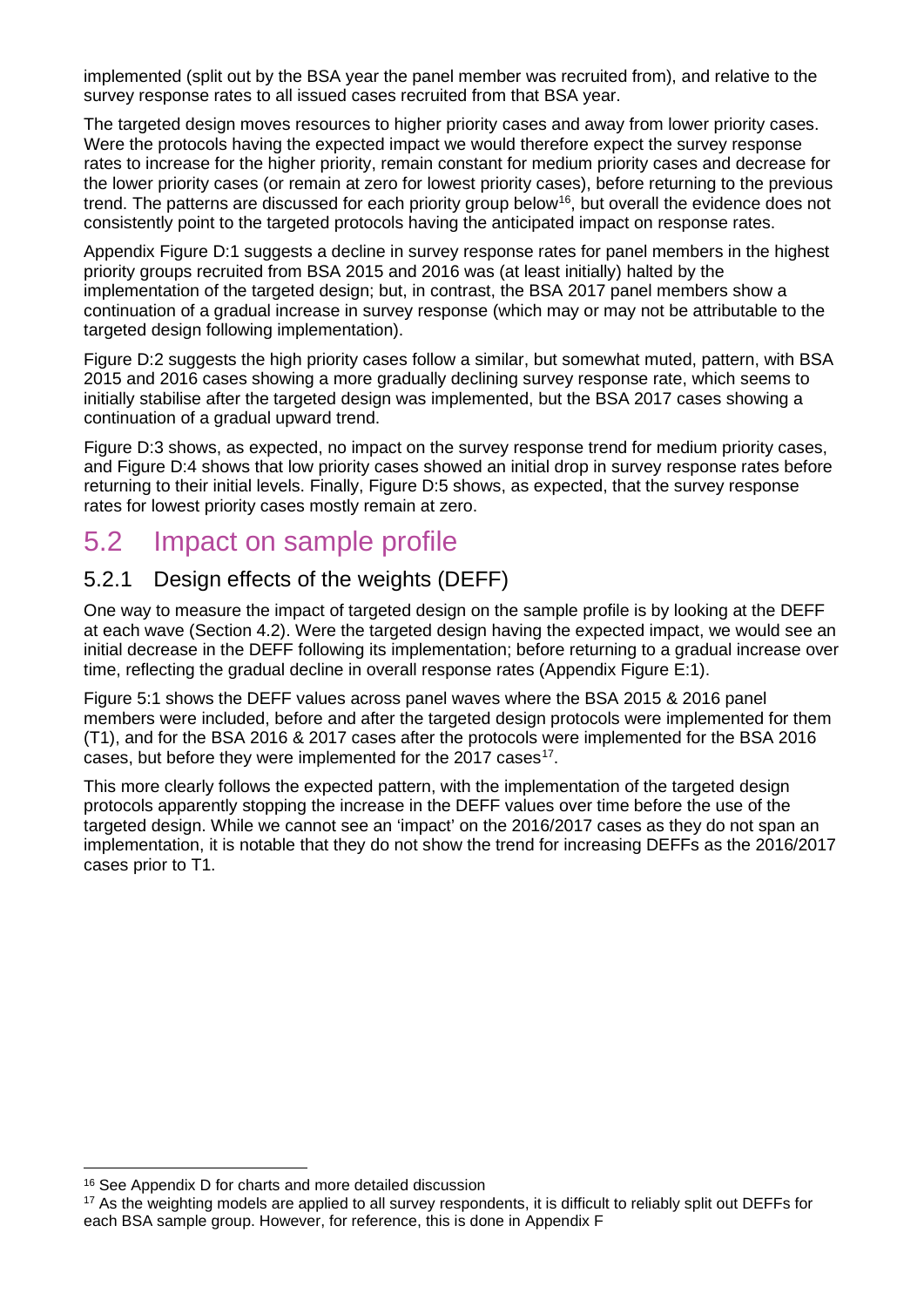

#### 5.2.2 R-indicators

<span id="page-9-0"></span>R-indicators are an alternative approach to measuring the sample profile (Section [4.1.1\)](#page-6-5). [Figure 5:2](#page-9-0) shows the R-indicator values across panel waves by different BSA sample groups, and when the targeted design protocols were implemented for panel members recruited from BSA 2015 & 2016 (T1) and BSA 2017 (T2). Overall, there is little variation: all sample groups have R-indicator scores of between 0.64 and 0.72, with individual sample groups' scores not varying by more 0.035[18](#page-9-1).

<span id="page-9-1"></span><sup>18</sup> Typical margins of error around the R-indicators vary between 0.025 (for BSA 16) and 0.035 (for the two BSA 15 groups); a difference of 0.035 is therefore on the borderline of statistical significance.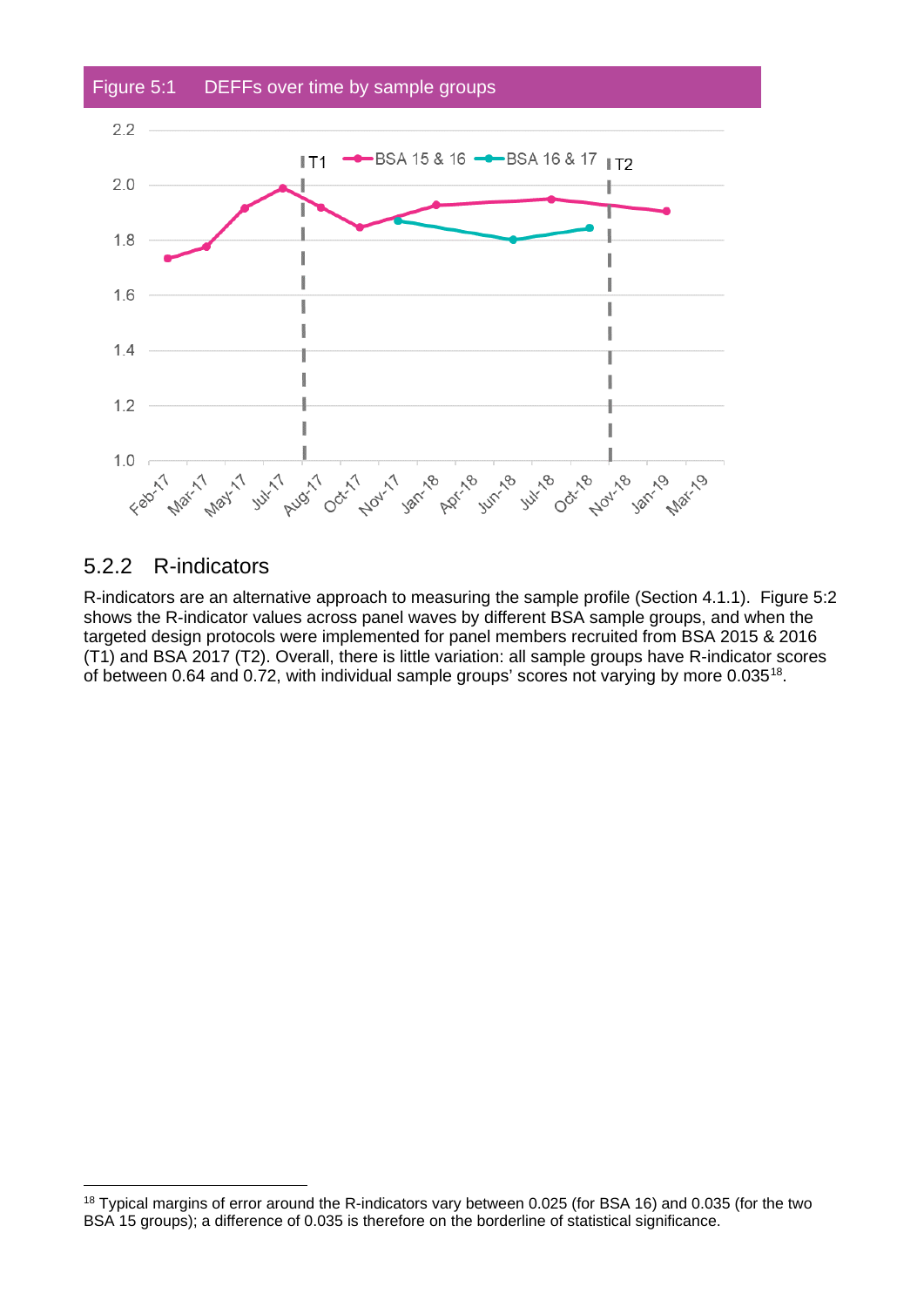

As with the DEFF, were the targeted design having the expected impact, we would expect an overall trend of declining representativeness over time, with the R-indicator scores increasing following the implementation of the targeted design. However, these patterns are not seen in the chart. While the average R-indicator scores following the implementation of the targeted design are higher than prior, there is a pattern of gradual increase over time, rather than an uplift immediately following the implementation. Indeed, it is of note that the decrease in the DEFF and overall response rates seen in the run-up to T1 that prompted the implementation of a targeted design are also not reflected here.

### **6 Discussion**

#### Implementing a targeted design

This project aimed to explore the feasibility of implementing a targeted design on the NatCen Panel, with the goal of improving the sample profile, while keeping costs, fieldwork length, and response rates neutral. This process has demonstrated that implementing a targeted fieldwork design is possible. However, the analysis in Section [5](#page-7-4) does not show a clear or consistent impact on the sample profile:

- There is some indication that the protocols targeted at the higher priority groups halted a decline in survey response rates for the BSA 2015 and 2016 cases, but the same pattern is not seen for the BSA 2017 cases.
- For measures of sample profile, the DEFF trend data also suggests the targeted design may have stopped a decline for the BSA 2015 & 2016 sample but the R-indicator analysis does not indicate the same pattern or any change after the implementation of the targeted design.

This outcome can be explained by a combination of the targeted design not working and us not being able to detect effects:

• The protocols are targeted at the panel fieldwork stage - at this point, the majority of nonresponse has already occurred via recruitment to the BSA survey, the panel, or subsequent attrition. This may limit the impact the targeted design can have at the overall level. Relatedly, it

<span id="page-10-0"></span><sup>&</sup>lt;sup>19</sup> Panel members recruited in 2015 are separated into two groups: those who were invited to join the panel. and those agreeing to take part in further research, who showed different response patterns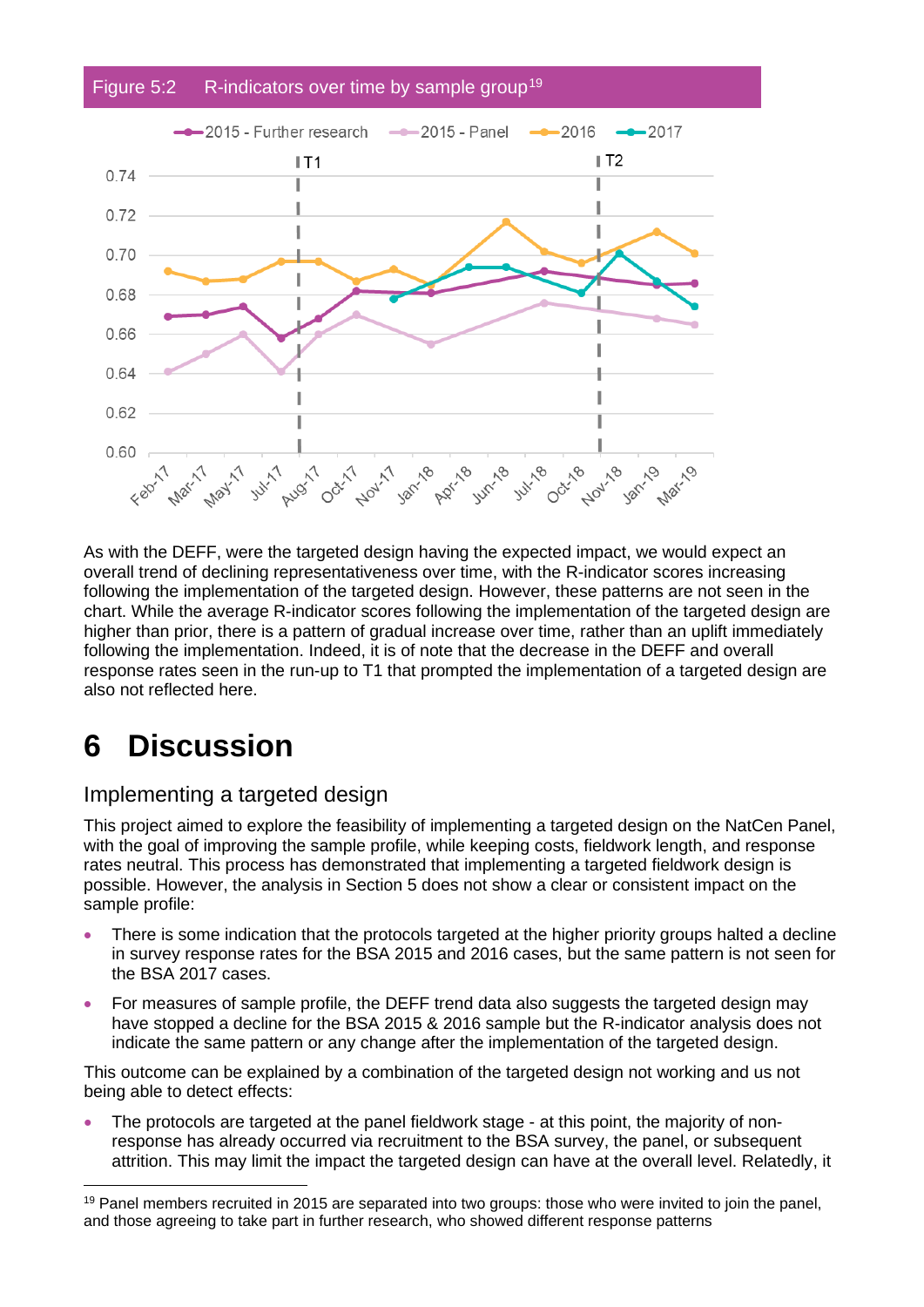means the sample is relatively engaged, meaning NatCen Panel members' propensity to participate may not be substantially affected by the 'enhanced' protocols.

- Any effects may also be muted by the proportions receiving the different protocols. Almost half (45%) of cases are issued into the 'medium priority' group, receiving no change in protocol, while for the 29% in the lower priority groups we aim to minimise any impact. We are therefore only trying to affect the response rates of c.25% of cases, with 6% targeted with the highest effort protocols. At this level, any impact on response rates may be muted at the overall level.
- Finally, the lack of an experimental implementation makes it difficult to assert the presence (or absence) of any impact. Survey response rates fluctuate by wave due to survey content, fieldwork timing, and other exogenous factors, even as protocols remain stable. Given effects may be small, this makes it difficult to 'separate the signal from the noise', an issue exacerbated by the conflicting conclusions of different measures of representativeness (discussed below).

#### Measuring sample representativeness

The analysis in Section [5](#page-7-4) and [Appendix E](#page-26-0) appear to show contradictory findings between measures. As the overall response rates decline gradually over time, the R-indicators suggest, if anything, a small overall improvement in sample representativeness while the DEFFs suggest an overall decline, although the variation is marginal in both cases $20$ .

Appendix Figure H:1 confirms that there is a (weak) positive correlation (coefficient 0.16) between R-indicator scores and DEFFs, i.e., where the R-indicators indicate a lower level of representativeness, the DEFFs indicate a higher level.<sup>[21](#page-11-1)</sup> This pattern may be driven by many differences in the measures; in particular, different variables and categories are included in the Rindicator and weighting models, and they do not cover the same non-response stages. Given the small amount of variation it is also possible we are measuring random variation, and we should not draw firm conclusions from this correlation. Irrespective, the differences exemplify the value of having multiple measures of sample representativeness, as one measure may give a different answer to another, without either one necessarily being 'right'.

#### Conclusions for longitudinal studies

The implementation of the targeted design on the NatCen Panel was in a very specific context – the relatively engaged sample, tight budget constraints, and restrictions of not impacting costs or fieldwork length limited the extent to which the goal of improving the sample profile could be achieved. These findings may be particularly relevant for emerging discussions of inter-wave designs for the UK's longitudinal panel and cohort studies which may be operating with similar restrictions.

However, these limitations may not be present in other contexts, and the lack of clear positive outcome may not translate to a less-engaged sample, larger overall budget and fieldwork period, or different fieldwork goals. At the same time, the auxiliary data used (demographic data from the 'recruitment wave' and participation history) should be available for all longitudinal studies, as should additional forms depending on the fieldwork approaches used.

Responsive designs can be difficult to implement, increasing complexity and putting additional pressure on fieldwork systems and staff. This study demonstrates the feasibility of implementing a *targeted* form of responsive design in a longitudinal study even under tight constraints. By doing so, those studies can ensure that scarce resources are used in an 'optimal' fashion. The key challenge will be selecting and balancing protocols so they have the desired impact, but this is, of course, a challenge whether a targeted design is used or not.

<span id="page-11-0"></span><sup>&</sup>lt;sup>20</sup> If we put confidence intervals around the median R-indicator, each of the lines would include the minimum and maximum values. We cannot do the same analysis with the DEFFs.

<span id="page-11-1"></span><sup>&</sup>lt;sup>21</sup> Appendix H includes additional analysis looking at the correlation between R-indicators and response rates for specific waves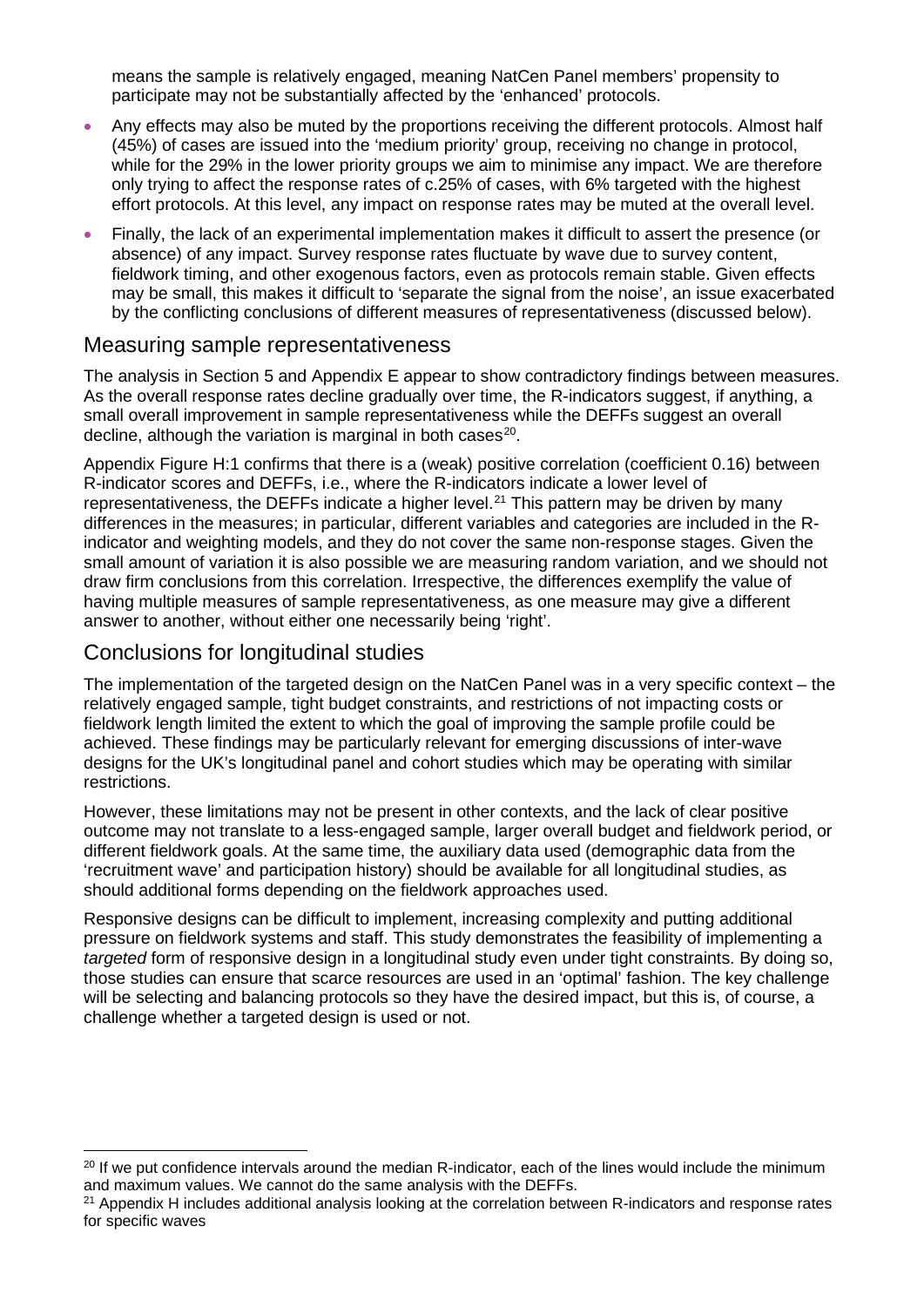# **7 References**

Couper, M.P. & Wagner, J. (2011). Using Paradata and Responsive Design to Manage Survey Nonresponse.

de Leeuw E., Hox J. & Luiten A. (2018). International Nonresponse Trends across Countries and Years: An analysis of 36 years of Labour Force Survey data. Survey Insights: Methods from the Field.

Groves, RM., & Peytcheva, E. (2008). The impact of nonresponse rates on nonresponse bias: A meta-analysis. Public Opinion Quarterly,72(2), 167-189.

Jessop, C. (2018). The NatCen Panel: developing an open probability-based mixed-mode panel in Great Britain' Social Research Practice, 6, 2-14.

Schouten, B., Calinescu, M. & Luiten, A. (2012). Optimizing quality of response through adaptive survey design. Survey Methodology. 39. 29-58.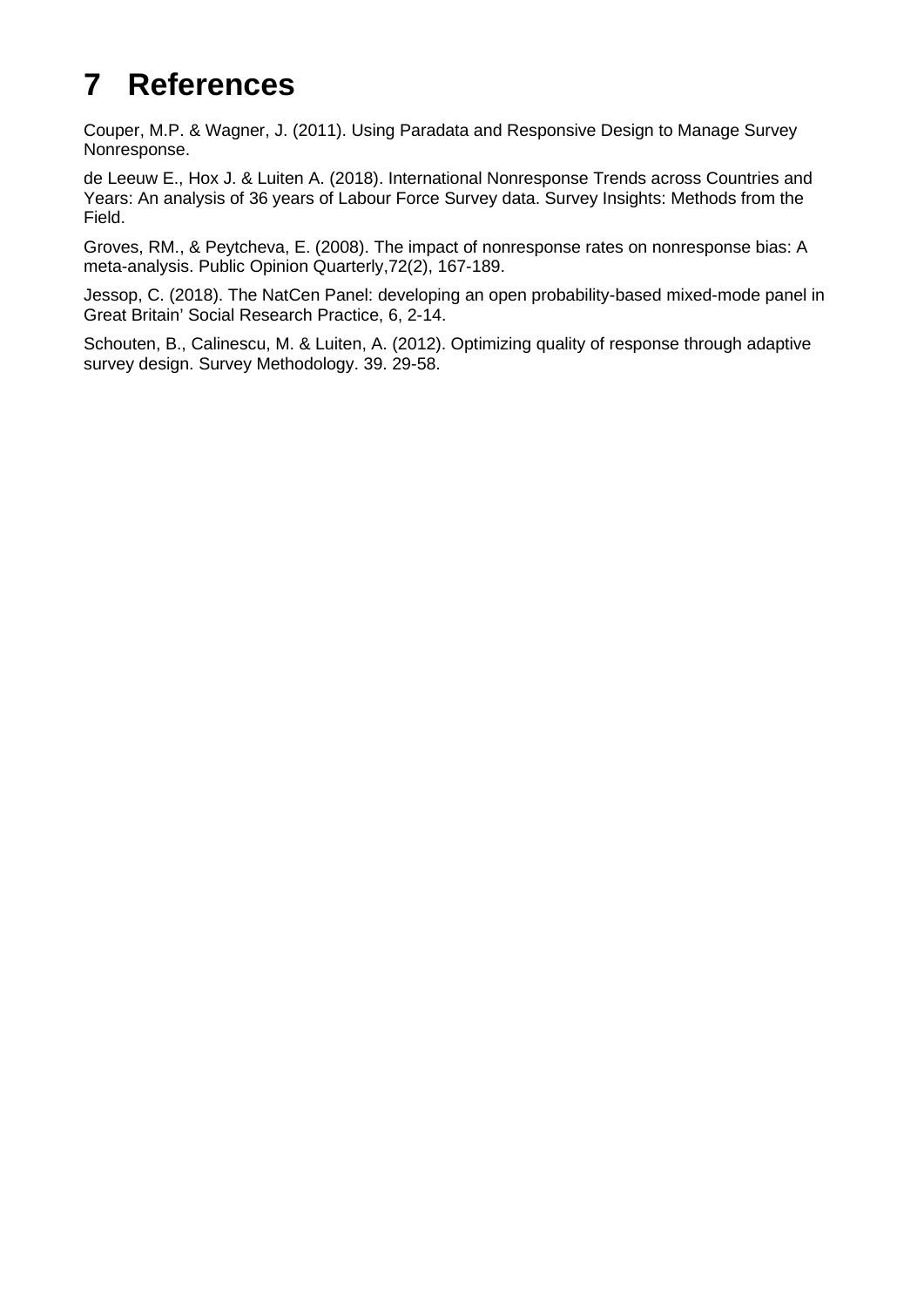# <span id="page-13-0"></span>Appendix A. Flexibility in protocol adherence

Once panel members have been allocated to priority groups, the implementation of the targeted design is the key challenge as the management of multiple fieldwork designs for different groups creates additional logistical burden and increases the likelihood of error<sup>[22](#page-13-1)</sup>.

As the NatCen Panel uses a web/CATI fieldwork design, processes are more centralised and errors easier to prevent. However, the delivery of fieldwork in practice does require some flexibility. For example, a fieldwork wave may be under more time pressure than usual, for example due to a need for results to feed into a particular consultation, resulting in fieldwork being compressed to 3 weeks rather than the standard 4. This would mean there would insufficient time to send an additional reminder letter or for the telephone unit to make additional calls to higher priority cases. Alternatively, participation may be lower than expected for a particular wave, for example due to a survey topic being less engaging or more sensitive, and the decision may be taken that it is too risky to reduce effort for some groups, or that additional effort should be placed on more cases to bolster response rates. In either instance, this would be a deviation from, and potentially mute the effects of, the targeted design protocols.

This flexible approach to fieldwork protocols is no different to what would be implemented in with a non-targeted design: while the 'standard' approach may be preferable, it should not be blindly adhered irrespective of actual circumstances. Further, this principle is not incompatible with a targeted design approach. Indeed, the targeted design provides a framework for a more considered approach to flexibility. For example, if it is known ahead of time that an interview may be longer than usual, a £10 incentive might be offered to high priority (as well as highest priority) cases to off-set any negative impacts on response rates, but only for cases that are more vulnerable to nonresponse and likely to affect the sample profile, minimising the impact on costs. Similarly, if fieldwork is progressing slowly, high priority cases may be sent an additional reminder letter as well as the highest priority cases to bolster response rates in key areas and minimising the impact on fieldwork costs.

<span id="page-13-1"></span> $22$  Previous research has also identified interviewer non-compliance as a potential problem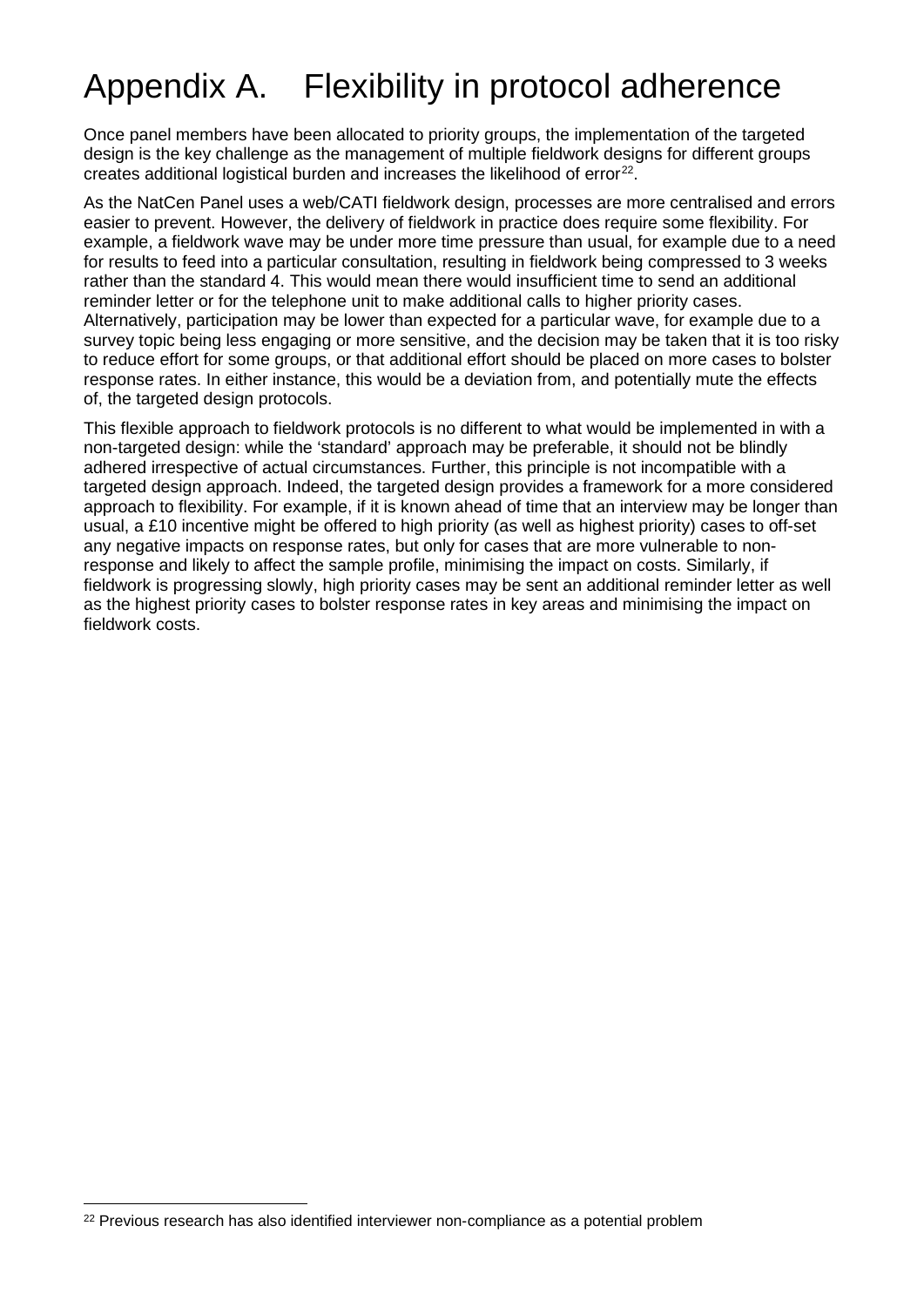# Appendix B. BSA variables used in calculating survey weights, Rindicators, and targeted design priority groups

<span id="page-14-0"></span>

| BSA variables & categories used targeted design, survey weights, and R-indicators<br>Appendix table B:1 |                                        |                                         |                                     |  |  |
|---------------------------------------------------------------------------------------------------------|----------------------------------------|-----------------------------------------|-------------------------------------|--|--|
| <b>BSA Variable</b>                                                                                     | <b>Targeted design</b>                 | <b>Survey weights</b>                   | <b>R-indicators</b>                 |  |  |
|                                                                                                         |                                        | Male 18-24                              | Male 18-24                          |  |  |
|                                                                                                         |                                        | Male 25-34                              | Male 25-34                          |  |  |
|                                                                                                         |                                        | Male 35-44                              | Male 35-44                          |  |  |
|                                                                                                         |                                        | Male 45-54                              | Male 45-54                          |  |  |
|                                                                                                         | Male 18-24                             | Male 55-64                              | Male 55-64                          |  |  |
|                                                                                                         | Male 25-34                             | Male 65-74                              | Male 65-74                          |  |  |
|                                                                                                         | Male 35-54                             | Male 75+                                | Male 75+                            |  |  |
|                                                                                                         | Male 55-64                             | Female 18-24                            | Female 18-24                        |  |  |
|                                                                                                         | Male 65+                               | Female 25-34                            | Female 25-34                        |  |  |
|                                                                                                         | Female 18-24                           | Female 35-44                            | Female 35-44                        |  |  |
|                                                                                                         | Female 25-34                           | Female 45-54                            | Female 45-54                        |  |  |
|                                                                                                         | Female 35-54                           | Female 55-64                            | Female 55-64                        |  |  |
|                                                                                                         | Female 55-64                           | Female 65-74                            | Female 65-74                        |  |  |
| Sex/Age                                                                                                 | Female 65+                             | Female 75+                              | Female 75+                          |  |  |
|                                                                                                         |                                        |                                         | Managerial & professional occups    |  |  |
|                                                                                                         |                                        |                                         | Intermediate occupations            |  |  |
|                                                                                                         | Managerial and professional occups     | Managerial and professional occups      | Employers in small org; own account |  |  |
|                                                                                                         | Intermediate occupations/ Employers in | Intermediate occupations/ Employers in  | workers                             |  |  |
|                                                                                                         | small org; own account workers/ Lower  | small org; own account workers/ Lower   | Lower supervisory & technical       |  |  |
|                                                                                                         | supervisory and technical occupations  | supervisory and technical occupations   | occupations                         |  |  |
|                                                                                                         | Semi-routine and routine occupations/  | Semi-routine and routine occupations/   | Semi-routine & routine occupations  |  |  |
| NS-SEC                                                                                                  | Not classifiable                       | Not classifiable                        | Not classifiable/ Not applicable    |  |  |
|                                                                                                         |                                        | Degree                                  | Degree                              |  |  |
|                                                                                                         |                                        | Higher educ below degree/ A level or    | Higher educ below degree            |  |  |
|                                                                                                         |                                        | equiv                                   | A level or equiv                    |  |  |
|                                                                                                         | Degree                                 | O level or equiv/ CSE or equiv/ Foreign | O level or equiv                    |  |  |
|                                                                                                         | Less than a degree                     | or other                                | CSE or equiv/ Foreign or other      |  |  |
| <b>Highest qualification</b>                                                                            | No qualification                       | No qualification                        | No qualification                    |  |  |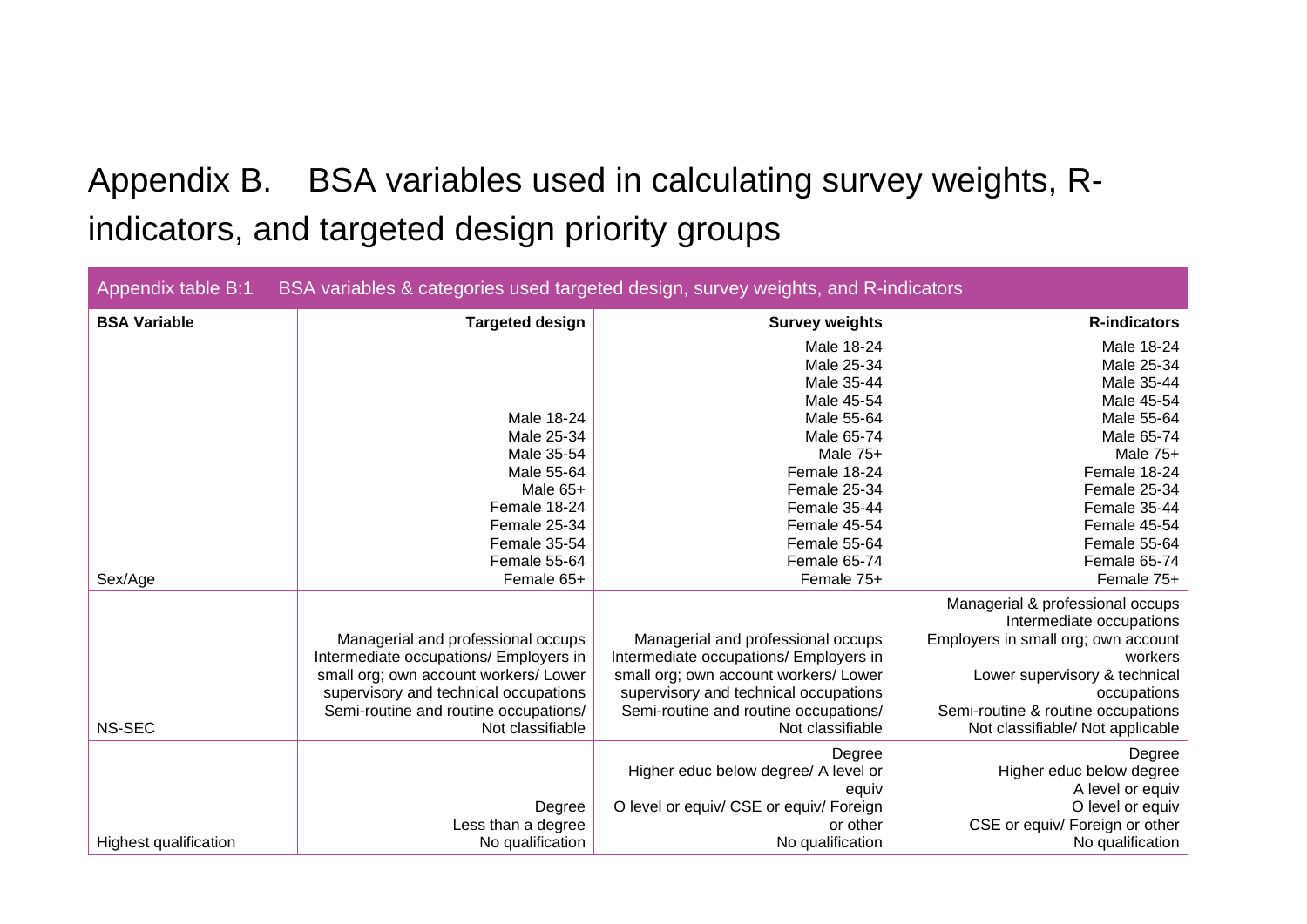| Appendix table B:1<br>BSA variables & categories used targeted design, survey weights, and R-indicators |                                                                                  |                                                                                      |                                                                                                                                                                  |  |  |
|---------------------------------------------------------------------------------------------------------|----------------------------------------------------------------------------------|--------------------------------------------------------------------------------------|------------------------------------------------------------------------------------------------------------------------------------------------------------------|--|--|
| Household type                                                                                          | Single-person household<br>3+ adults, no children<br>Other                       | Single-person household<br>Adult(s), with children<br>Adult(s), no children          | Single-person household<br>1 adult (with children)<br>2 adults (no children)<br>2 adults (with children)<br>3+ adults (no children)<br>3+ adults (with children) |  |  |
| Tenure                                                                                                  | Owned/being bought/shared owndership<br>Rented (LA+HA)<br>Rented (other) + Other | Owned/being bought/shared owndership<br>Rented (LA+HA)<br>Rented (other) + Other     | Owned/being bought/shared owndership<br>Rented (LA)<br>Rented (HA/Trust/New Town)<br>Rented (Other) + Other<br>Rented (Private)                                  |  |  |
| Interest in politics                                                                                    | A great deal<br>Quite a lot<br>Some<br>Not very much<br>None at all              | A great deal/Quite a lot<br>Some<br>Not very much/None at all                        | A great deal<br>Quite a lot<br>Some<br>Not very much<br>None at all                                                                                              |  |  |
| Party identification                                                                                    | Conservative<br>Labour<br>None<br>Other/refused/don't know                       | Conservative<br>Labour<br>None<br>Other/refused/don't know                           | Conservative<br>Labour<br>None<br>LibDem<br><b>UKIP</b><br>Other/refused/don't know                                                                              |  |  |
|                                                                                                         |                                                                                  | £1,200 p.m or less                                                                   | Less than £770<br>£771 - 1000<br>£1,001 - 1,300<br>£1,301 - 1,700<br>£1,701 - 2,200<br>£2,201 - 2,700<br>£2,701 - 3,300                                          |  |  |
| Household income                                                                                        | £1,200 per month or less<br>£1,201 per month or more<br>Don't know/refused       | £1,201 - 2,200 p.m<br>£2,201 - 3,700 p.m<br>£3,701 or more p.m<br>Don't know/refused | £3,301 - 4,200<br>£4,201 - 5,600<br>£5,601 or more<br>Don't know/refused                                                                                         |  |  |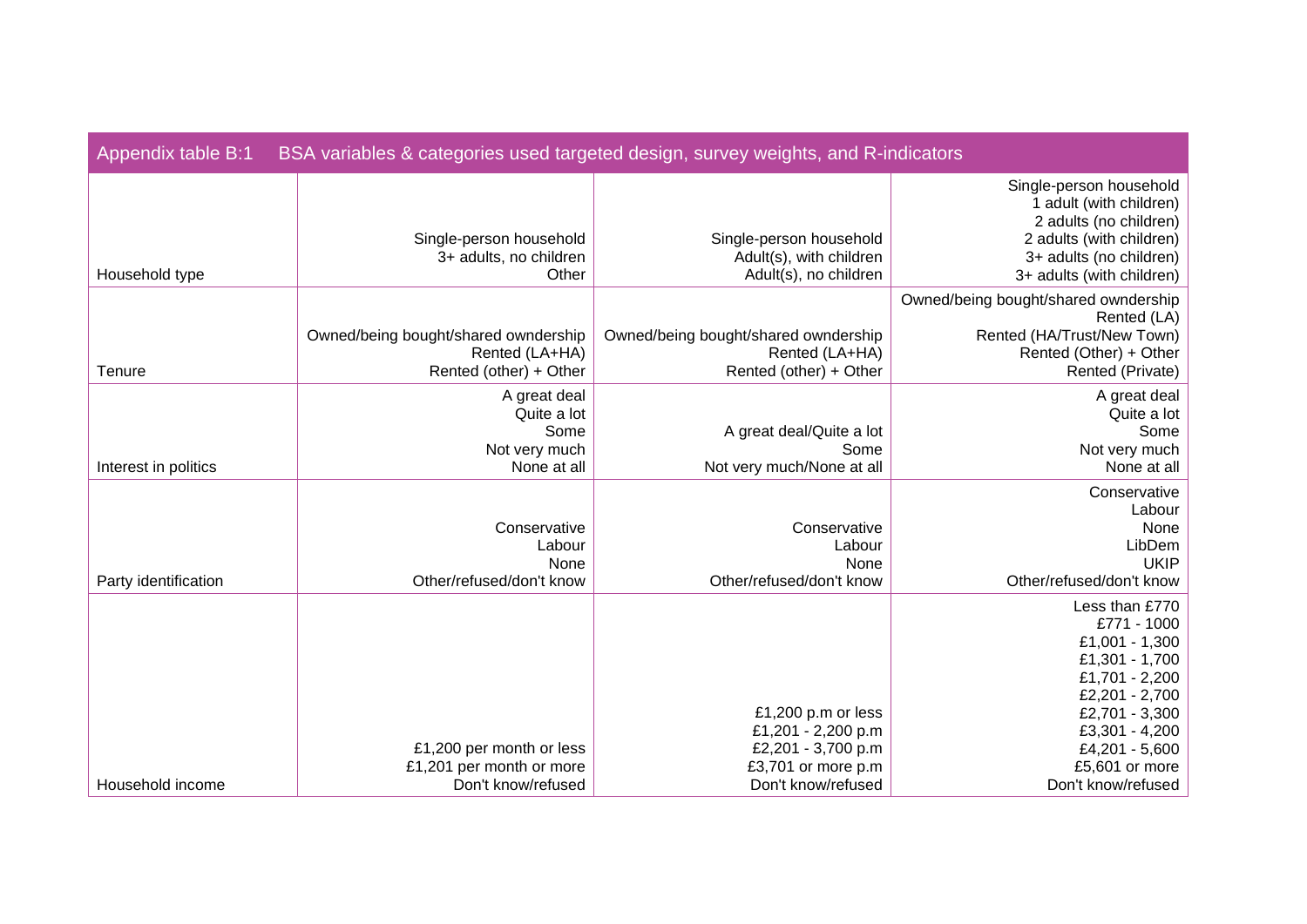| Appendix table B:1                                                                   | BSA variables & categories used targeted design, survey weights, and R-indicators |                                                                                                                                                        |                                                                                                                                                               |  |  |
|--------------------------------------------------------------------------------------|-----------------------------------------------------------------------------------|--------------------------------------------------------------------------------------------------------------------------------------------------------|---------------------------------------------------------------------------------------------------------------------------------------------------------------|--|--|
|                                                                                      |                                                                                   | North East<br>North West<br>Yorkshire and The Humber<br>East Midlands<br><b>West Midlands</b><br>East of England<br>London<br>South East<br>South West | North East<br>North West<br>Yorkshire and The Humber<br><b>East Midlands</b><br><b>West Midlands</b><br>East of England<br>London<br>South East<br>South West |  |  |
| Region                                                                               | London<br>Not London                                                              | Wales<br>Scotland                                                                                                                                      | Wales<br>Scotland                                                                                                                                             |  |  |
| Internet access                                                                      | Has internet access<br>No internet access                                         | Has internet access<br>No internet access                                                                                                              | Has internet access<br>No internet access                                                                                                                     |  |  |
| Ethnicity                                                                            | White<br>Not white                                                                | White<br>Not white                                                                                                                                     | White<br>Not white                                                                                                                                            |  |  |
| Economic activity                                                                    | N/A                                                                               | In work/waiting to start a job<br>Other                                                                                                                | Full time education<br>Paid work<br>Unemployed<br>Retired<br>Other<br>Looking after home                                                                      |  |  |
| <b>Marital status</b>                                                                | N/A                                                                               | N/A                                                                                                                                                    | Married<br>Living with partner<br>Separated/divorced<br>Single/widowed                                                                                        |  |  |
| Whether has a long-<br>standing physical or mental<br>health condition or disability | N/A                                                                               | N/A                                                                                                                                                    | Yes<br>No                                                                                                                                                     |  |  |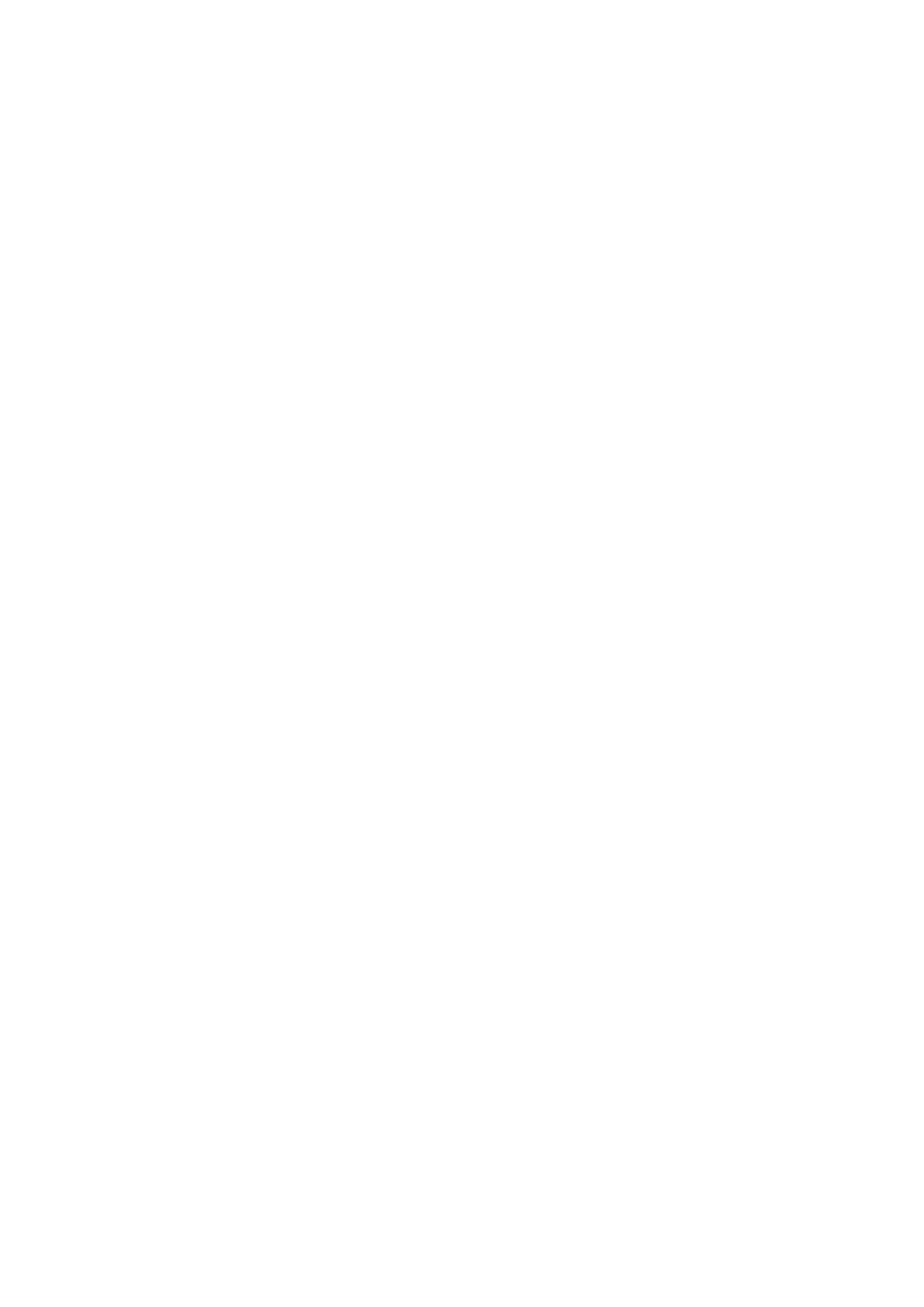# <span id="page-18-0"></span>Appendix C. Number of cases in different priority groups

#### Initial allocation

The allocation of resources to the different priority groups aims to be cost- and response rate neutral – any cost or gain in response rates from additional resources for the high priority groups should be balanced by savings or drops in response rates from fewer resources being spent on low priority groups. The net change in costs and response rates are a function of the size of each group, as well as the costs/impact of the protocol changes.

Table C:1 shows the proportions of the issued sample recruited from BSA 2015 and BSA 2016 in each priority groups at the first wave that the targeted design approach was implemented (August 2017). It shows that overall, the highest proportion of cases were 'medium priority', while similar proportions of cases were high/highest priority or low/lowest priority. This reflects the relatively cautious approach, with few cases receiving extreme changes as the scale of impact was unknown and these protocols were being implemented on 'live' studies.

| Appendix table C:1<br>Proportion of issued cases in each<br>priority group (August 2017 wave) |     |     |     |  |  |  |
|-----------------------------------------------------------------------------------------------|-----|-----|-----|--|--|--|
| <b>BSA 16</b><br><b>Priority group</b><br><b>BSA 15</b><br>Total                              |     |     |     |  |  |  |
| Highest                                                                                       | 7%  | 4%  | 6%  |  |  |  |
| High                                                                                          | 21% | 16% | 19% |  |  |  |
| Medium                                                                                        | 46% | 44% | 45% |  |  |  |
| Low                                                                                           | 23% | 30% | 25% |  |  |  |
| Lowest                                                                                        | 4%  | 6%  | 4%  |  |  |  |

#### Changes over time

Table C:1 also shows that a higher proportion of those in recruited from BSA 2015 were in high priority groups than those from BSA 2016. The priority group that a panel member is allocated to can change over time. Overall, the model, indicating whether a panel member has characteristics that are over- or under- represented, is run annually (as each new BSA cohort has sufficient data to be targeted). At a finer level, panel members' participation history changes on a wave-by-wave basis, with more panellists move into the 'participated in some waves' group, as they take part or miss a wave for the first time. As well as this, all groups decrease in size as panel members request to leave the panel.

Figures C:1 and C:2 show how the proportions of the issued sample recruited from BSA 2015 and BSA 2016 in each priority group changed over time. While the BSA 2015 sample has remained fairly stable (reflecting that panel members had had more time to leave the panel/not participate/participate for the first time), for the sample recruited from BSA 2016, the proportion in the 'high' and 'low' priority groups increase and decrease respectively, making the targeted design approach increasingly expensive over time.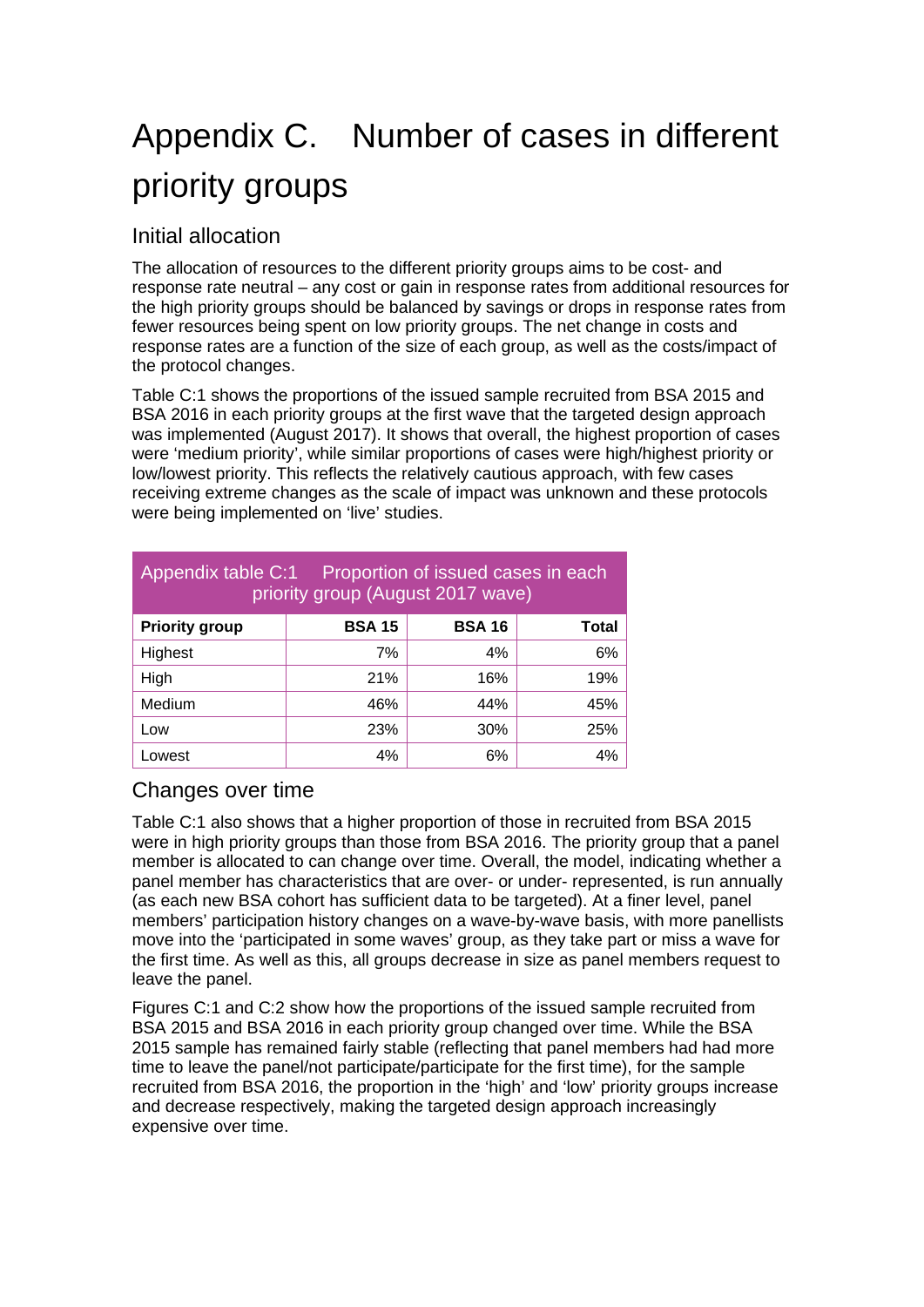

Appendix figure C:2 Proportion of BSA 2016 issued cases in each priority group across waves

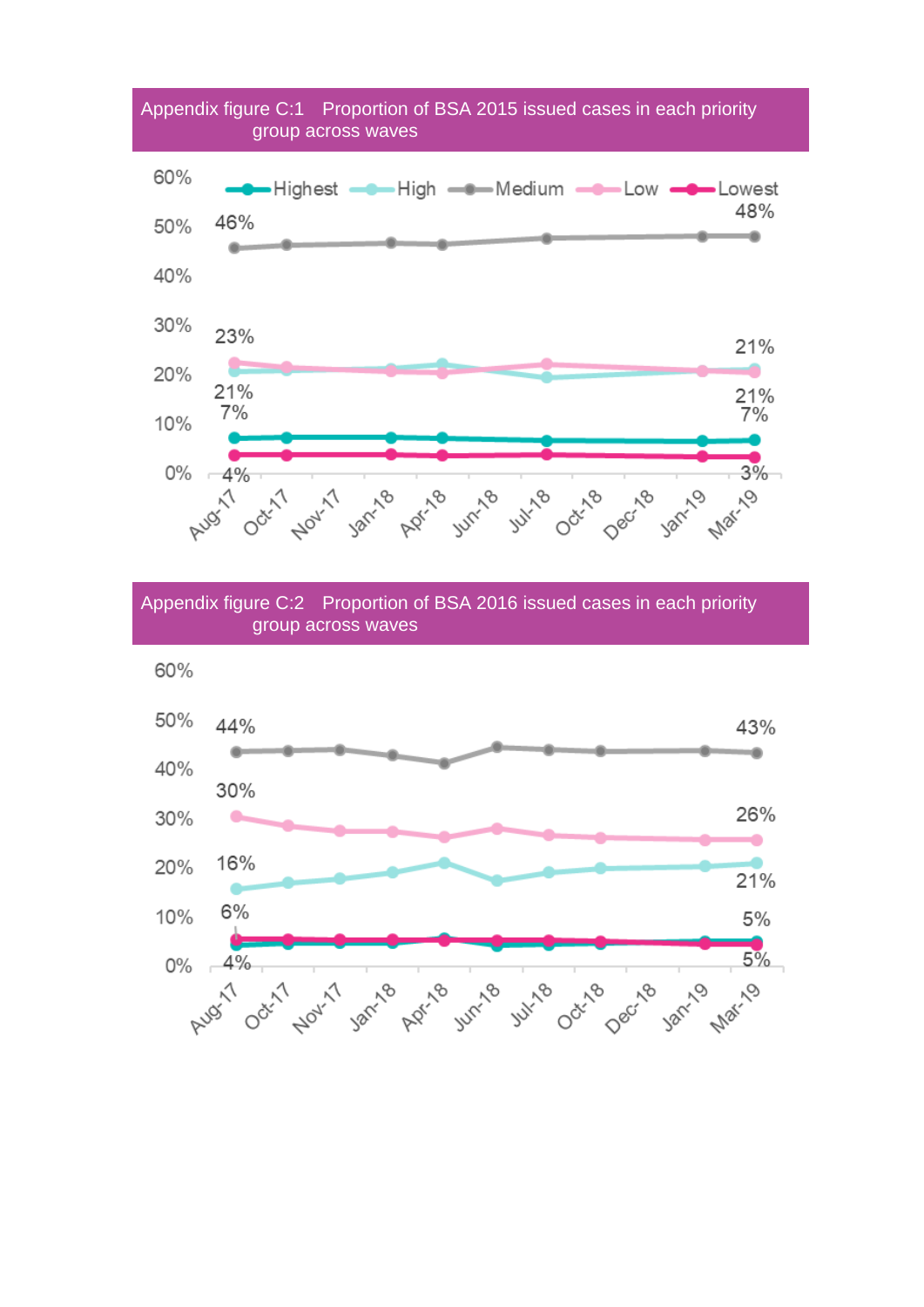# <span id="page-20-0"></span>Appendix D. Impact of protocols on survey response rates for different priority groups

This section discusses in more detail the impact of the targeted design protocols on the survey response rates of each priority group, as summarised in Section [5.1.](#page-7-5) To do so, we look at the survey response rates for each priority group at each wave, before and after the targeted design was implemented (T1 for BSA 2015/2016 cases; T2 for BSA 2017 cases) and split out by the BSA year the panel member was recruited from. In addition, we plot the survey response rates for *all* issued cases to try to account for some fluctuation due to a wave having especially high or low response rates (although they are broadly stable).

Since panel members can move between different priority groups between waves (or leave the panel), the panel members in each priority group will change from wave to wave. There are therefore multiple survey response rates associated with a priority group at each wave prior to the implementation of the targeted design. For simplicity, we include the average of these in each chart $23$ .

#### **Highest priority cases**

The highest priority cases are those which were identified as most under-represented and that have participated in some, but not all, preceding waves. The targeted design moves additional resources to them to improve their response rates. We would therefore expect them to have lower survey response rates than the issued sample overall prior to the implementation of the targeted design, and for these survey response rates to be higher after its implementation.

Figure D:1 paints a mixed picture. Panel members in the highest priority groups recruited from BSA 2015 and 2016 show declining survey response rates prior to the targeted design being implemented at T1; in contrast those recruited from BSA 2017 show, if anything, a gradual increase in survey response rates prior to the implementation of the targeted design.

Following the implementation of the targeted design, BSA 2015 and 2016 cases no longer show a trend of declining response rates, instead fluctuating from wave-to-wave, while BSA 2017 cases appear to continue on an upward trend.

<span id="page-20-1"></span><sup>&</sup>lt;sup>23</sup> For example, in Figure D:1, the response rate for the BSA 2017 highest priority cases at the October 2018 wave is the average of the response rates of BSA 2017 highest priority cases issued in November 2018, the BSA 2017 highest priority cases issued in January 2019, and the BSA 2017 highest priority cases issued in March 2019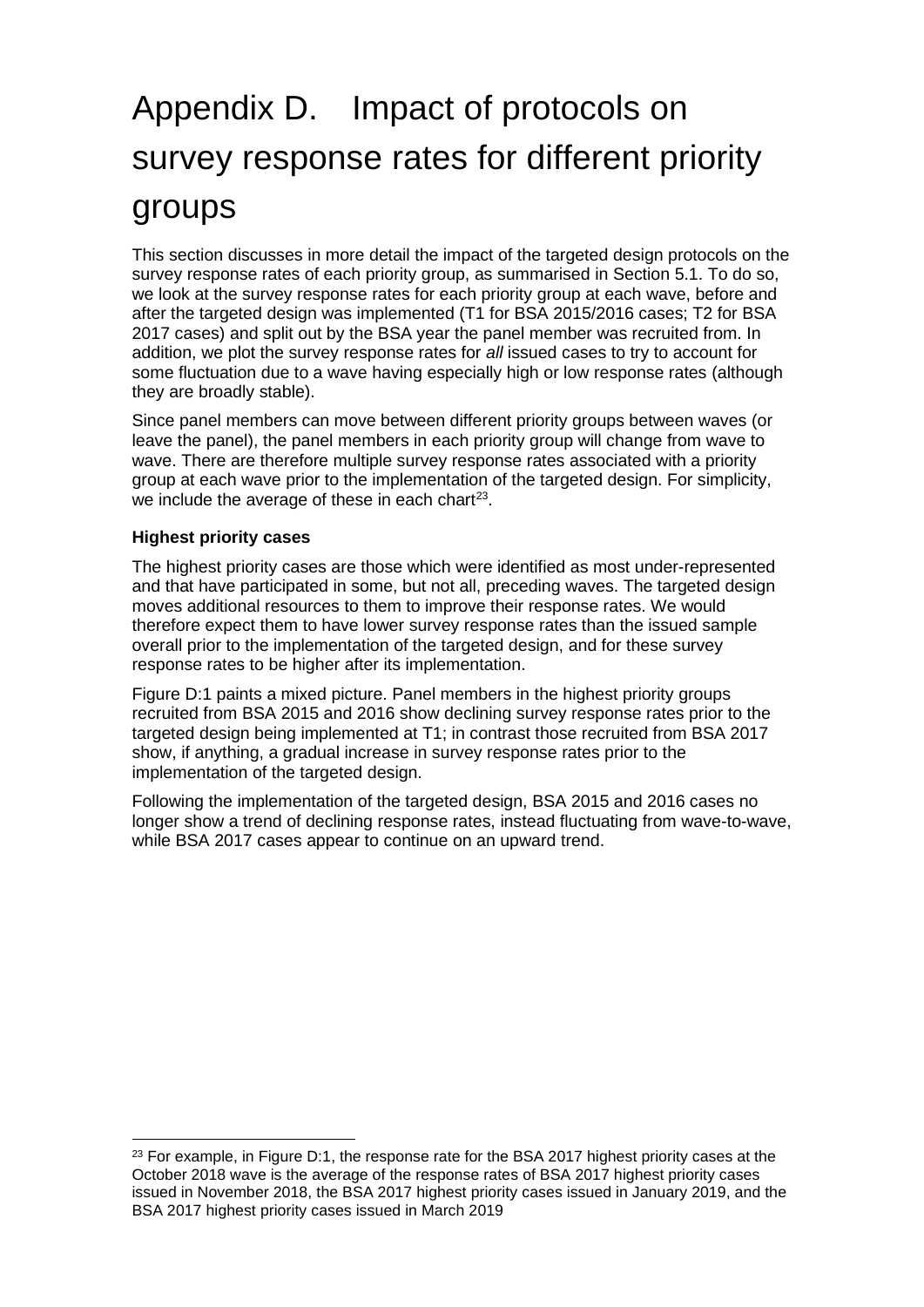#### Appendix figure D:1 Survey response rates over time by BSA recruitment year for highest priority cases and all issued cases



This suggests no clear impact of the targeted design on survey response rates of the highest priority cases. Certainly, the response rates for the highest priority cases from BSA 2015 & 2016 are no higher following the implementation of the targeted design than they were before, but it may have stopped an apparent decline. Conversely, the BSA 2017 cases do have higher response rates with the targeted design approach, but this looks to be a continuation of an existing upwards trend.

#### **High priority cases**

The high priority cases are those which were identified as under-represented (but not as under-represented as the highest priority cases) and having participated in some, but not all, preceding waves. The targeted design moves additional resources to them to improve their response rates (but not as many resources as for the highest priority cases). On balance, we would therefore expect them to have lower survey response rates than the issued sample overall prior to the implementation of the targeted design, and for these survey response rates to be higher after its implementation.

Figure D:2 shows the high priority cases following a similar, but muted, pattern as seen with the highest priority cases. BSA 2015 and 2016 cases show a trend of gradually declining survey response rates prior to the implementation of the targeted design, after which they fluctuate, but are no higher than previously. In contrast, BSA 2017 cases show slightly higher survey response rates following the implementation of the targeted design, but this may have been on an upward trend anyway.

Again, this shows no clear or consistent indication of an impact from the targeted design.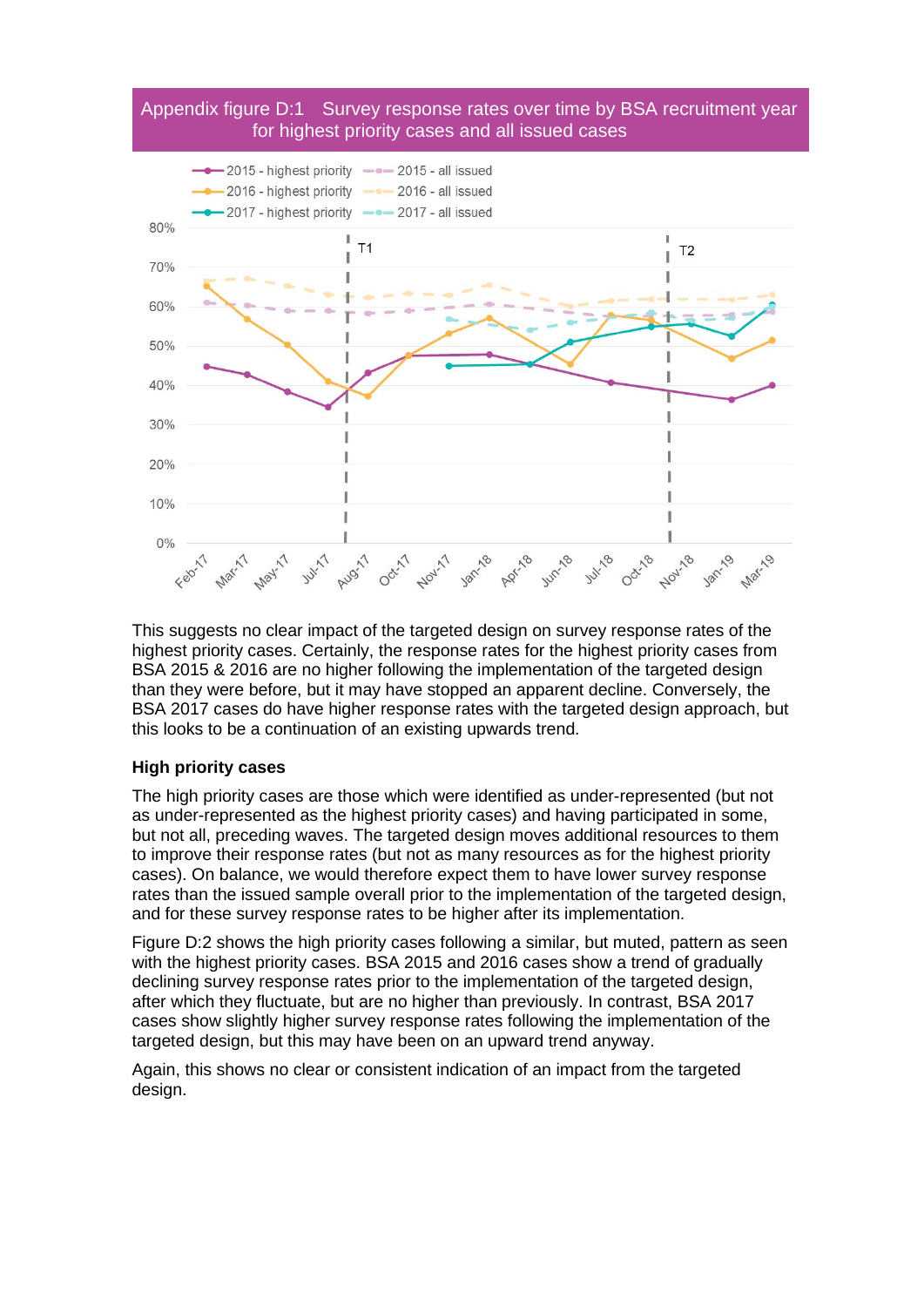#### Appendix figure D:1 Survey response rates over time by BSA recruitment year for high priority cases and all issued cases



#### **Medium priority cases**

The medium priority cases are those which were identified as under-represented but having participated in all preceding waves, or identified as over-represented, but having only participated in some preceding waves. These cases experienced no change in fieldwork protocol. We would therefore expect them to have higher response rates than the issued sample overall prior to the implementation of the targeted design, and for these response rates to remain higher after its implementation.

Figure D:3 shows that for sample from all BSA waves, the medium priority cases had higher survey response rates than the issued sample as a whole both before and after the implementation of the targeted design, and (as would be expected) suggests no impact from the implementation of the targeted design.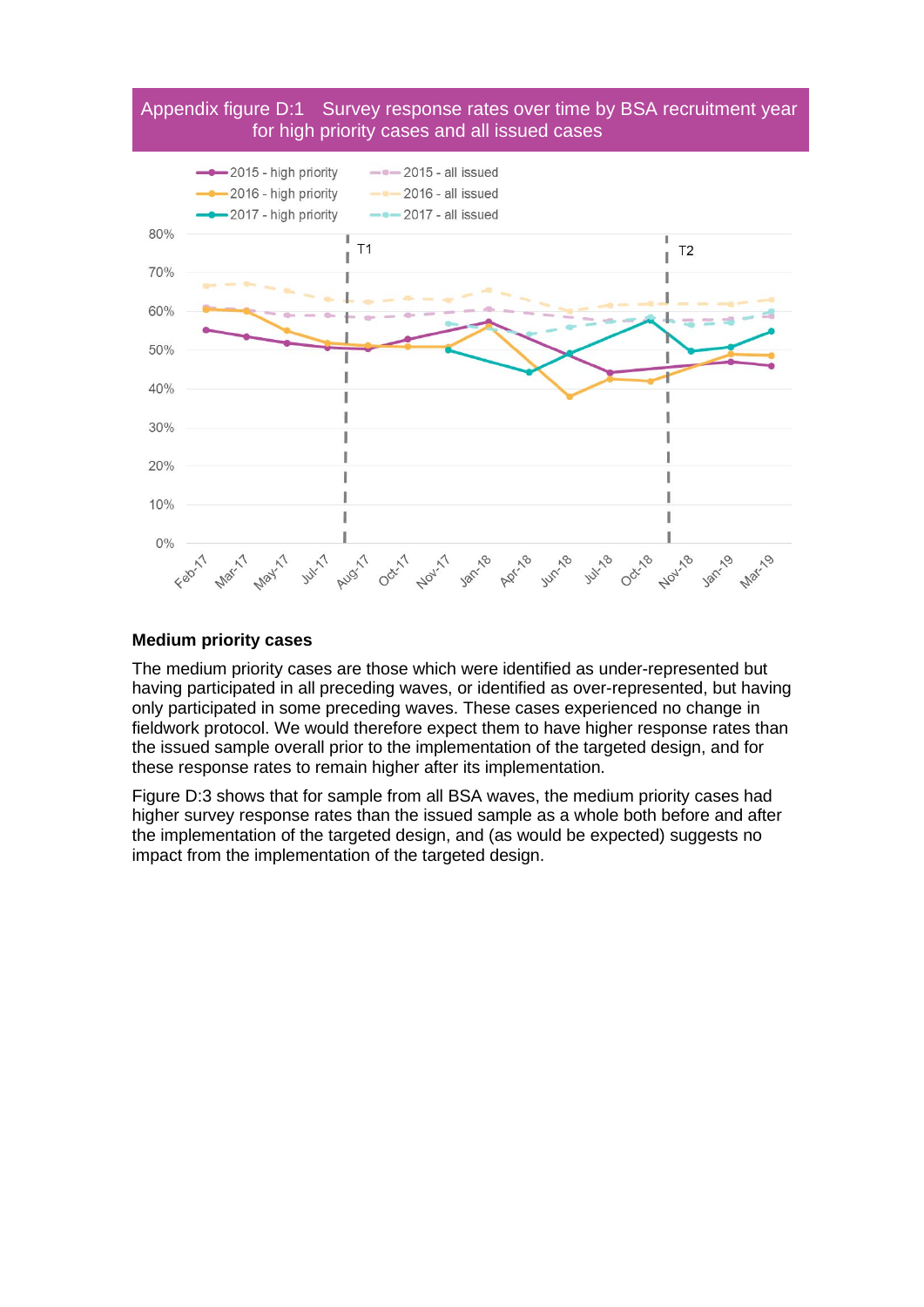#### Appendix figure D:1 Survey response rates over time by BSA recruitment year for medium priority cases and all issued cases



#### **Low priority cases**

The low priority cases are those which were identified as over-represented and having participated in all preceding waves, or identified as under-represented, but having not participated in any preceding waves. The targeted design reduces the level of effort and resources spent put into getting these cases to participate. On balance, we would therefore expect them to have higher response rates than the issued sample overall prior to the implementation of the targeted design, and for these response rates to drop slightly after its implementation.

Figure D:4 shows that for sample from BSA 2015 and 2016 waves, the low priority cases had higher survey response rates than the issued sample as a whole, both after the implementation of the targeted design and before. However, cases recruited from BSA 2017 show survey response rates similar to the issued sample as a whole. None of the sample groups' response rates appear to be affected by the implementation of the targeted design, though it should be noted that the design aims to have minimal (negative) impact on this group.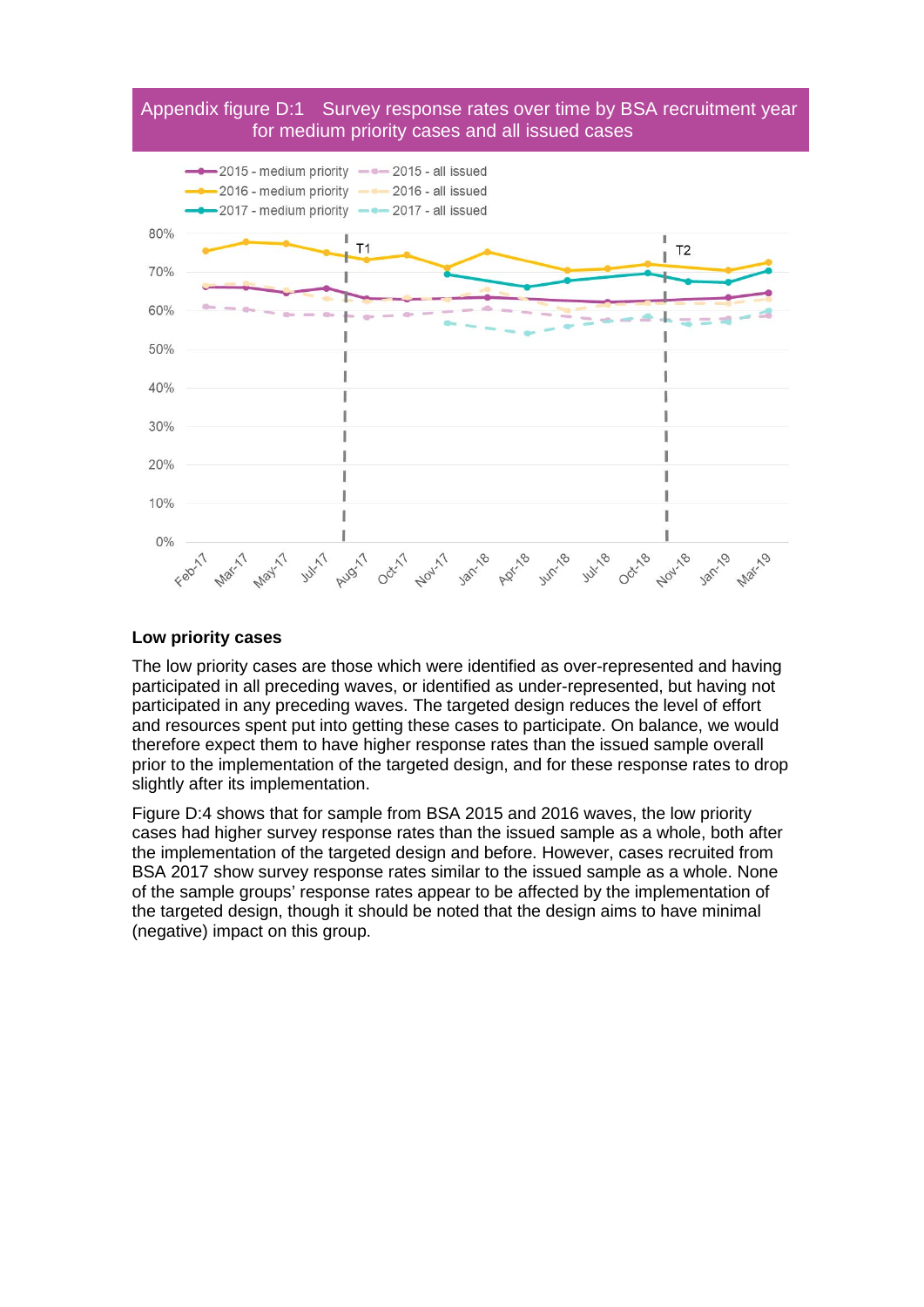



#### **Lowest priority cases**

The lowest priority cases are those which were identified as over-represented and having not participated in any preceding waves. The targeted design reduces the level of effort and resources spent put into getting these cases to participate. By definition, these cases should have a 0% survey response rate prior to the implementation of the targeted design, and we might expect it to subsequently increase only on occasion.

Figure D:5 shows the survey response rates across panel waves by different BSA sample groups for the 'Lowest priority' groups. As expected, it shows that for sample from all BSA waves, the lowest priority cases had survey response rates close to zero both before and after the implementation of the targeted design.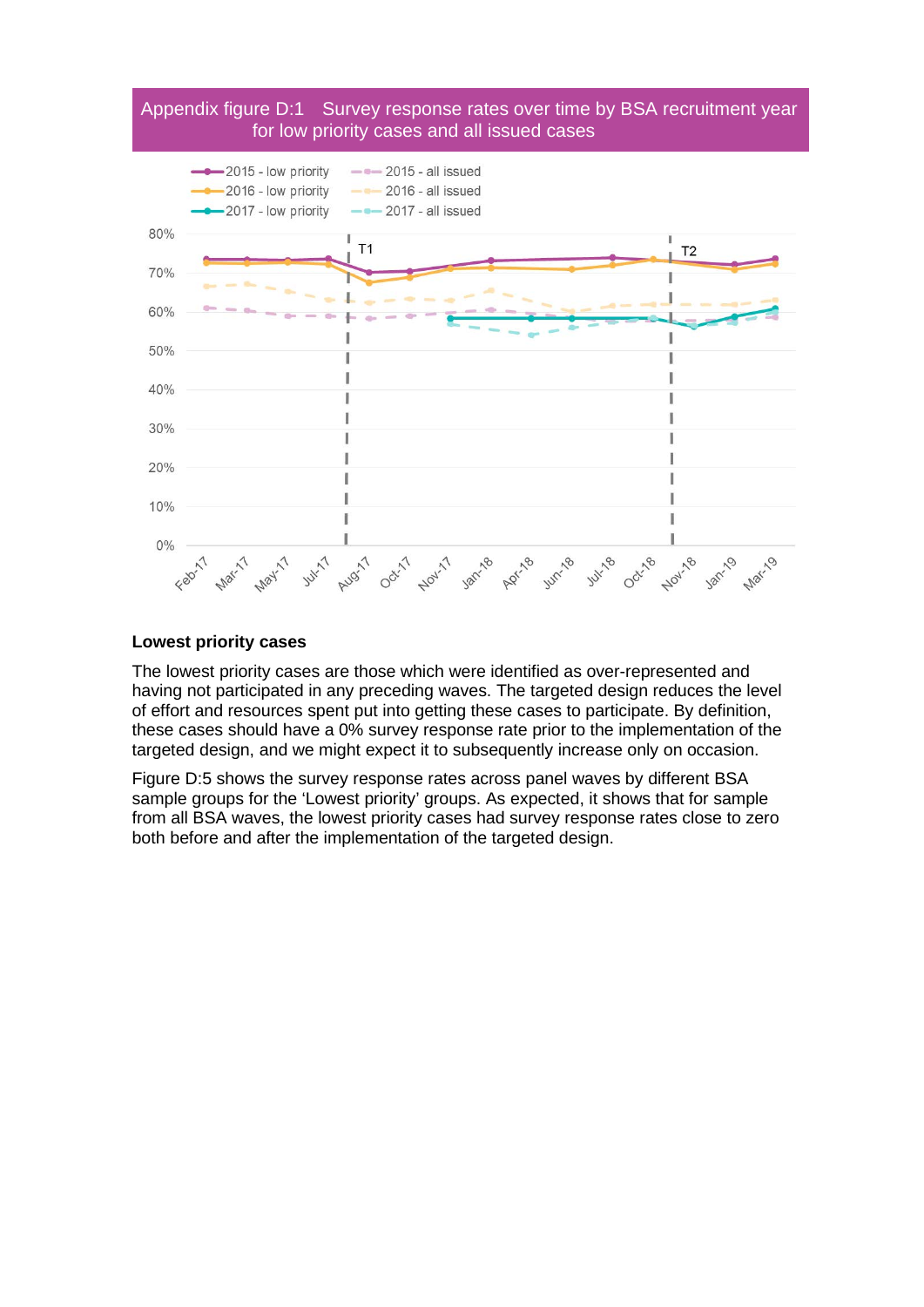#### Appendix figure D:1 Survey response rates over time by BSA recruitment year for lowest priority cases and all issued cases

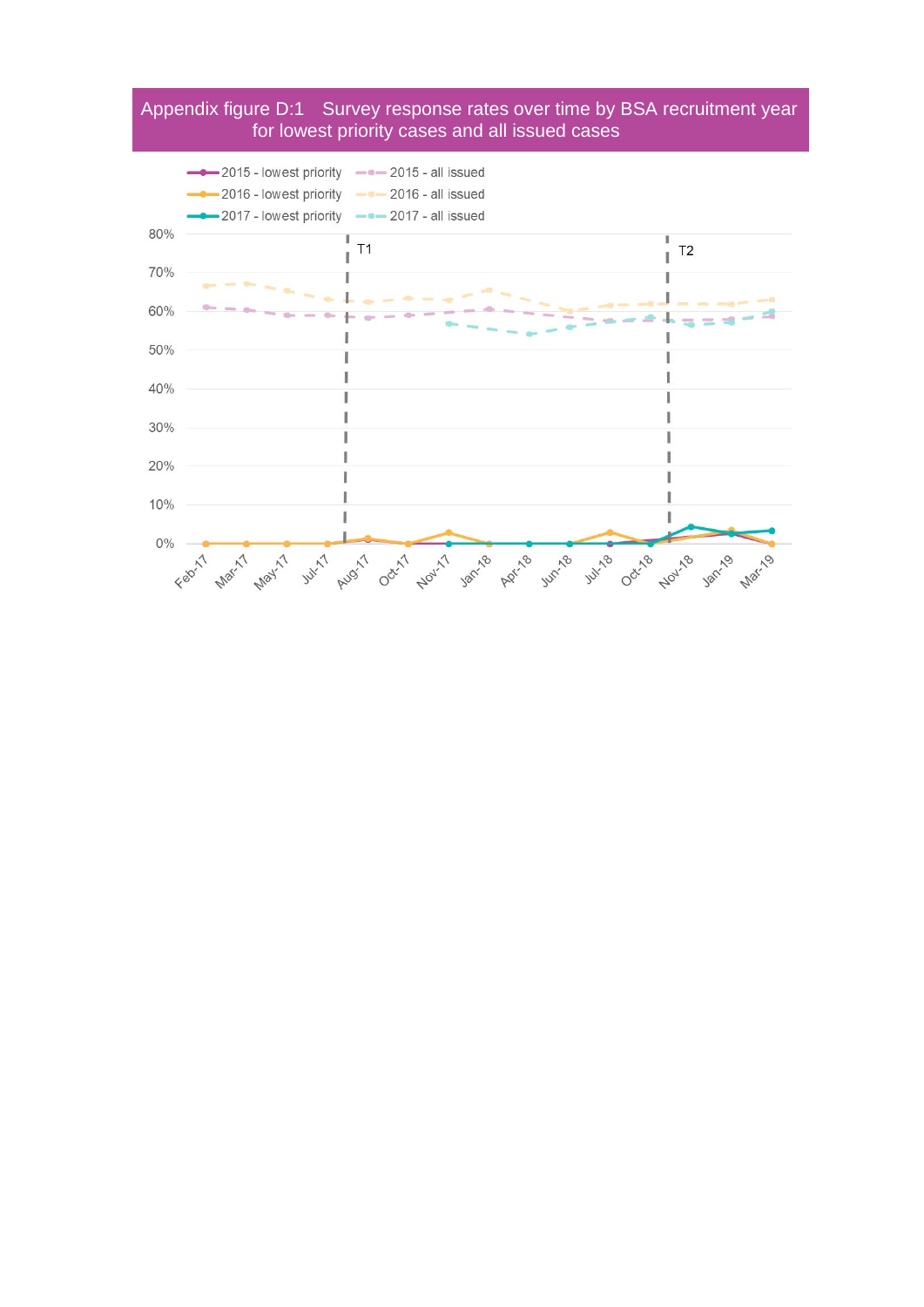# <span id="page-26-0"></span>Appendix E. Impact on overall response rates

Figure E:1 shows the overall response rates $^{24}$  $^{24}$  $^{24}$  across panel waves by different BSA sample groups and the point from which targeted design protocols were implemented for panel members recruited from BSA 2015 & 2016 (T1), and BSA 2017 (T2).

Overall, we see very little variation in the response rates, with a long-term gradual decline in the proportion of participants recruited from BSA 2015 and 2016 participating, but little change in the proportion of those recruited from BSA 2017

Based on this, there is no indication that the implementation of the targeted design approach had an impact on the overall response rates for panel surveys, with the gentle decline seen for BSA 2015 and BSA 2016 samples seen prior to T1, and the stability seen for BSA 2017 prior to T2, continuing.



<span id="page-26-1"></span> $24$  Calculated using a base of all eligible cases issued to the original BSA interview and, therefore, accounting for initial (non)participation in the recruitment survey, recruitment rates, attrition and panel survey response at a particular wave. However, all variation between waves will be due to attrition and panel survey response rates.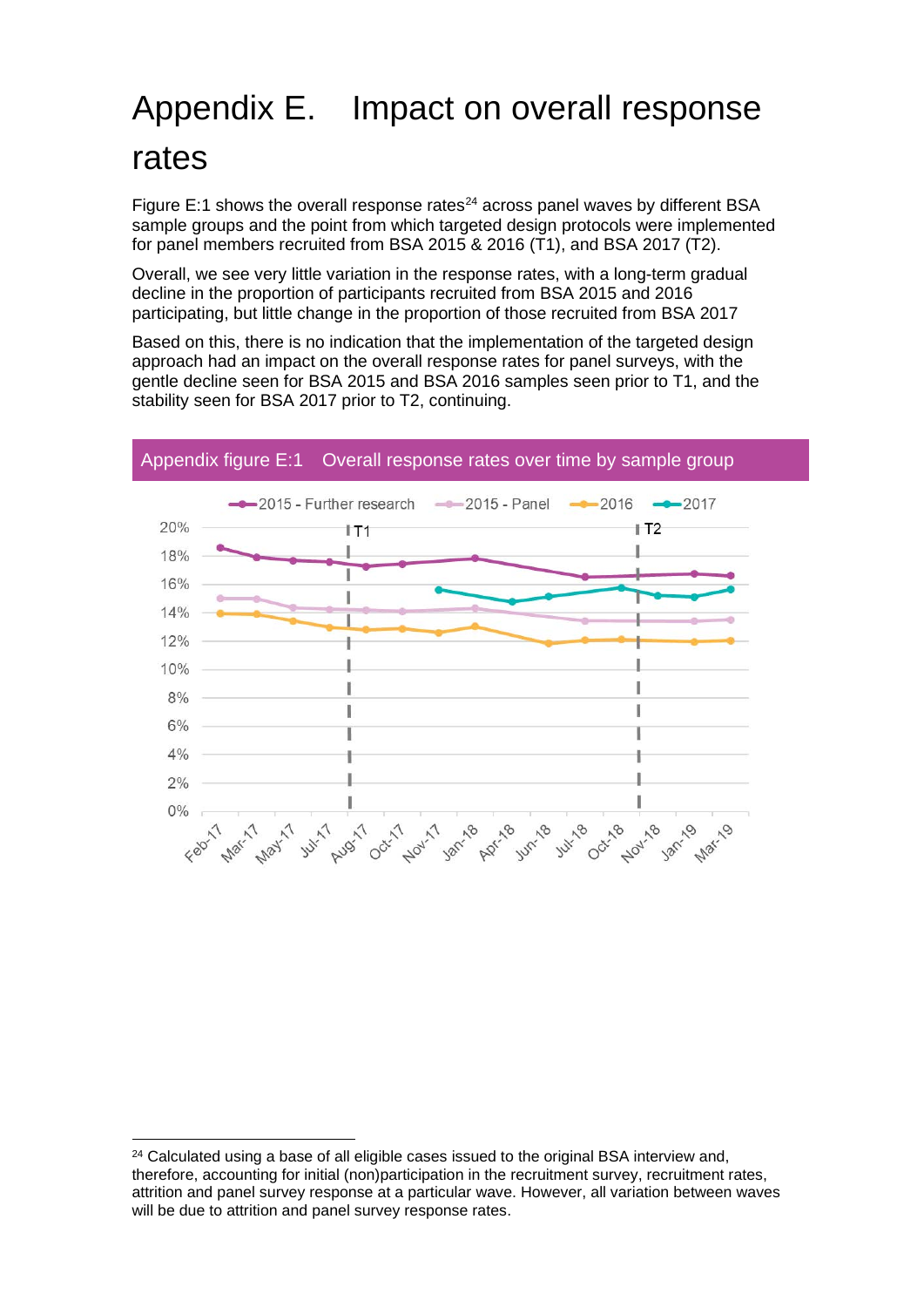# <span id="page-27-0"></span>Appendix F. DEFFs over time by sample group

As outlined in Section [5.2.1,](#page-8-3) as the weights for the NatCen Panel are computed for all panel members, rather than within BSA year, it is problematic to split out the DEFFs for each group – the model may inadvertently down-weight cases from one group to balance the up-weighting of cases from another. While we would the effect of this to be minimal as non-response patterns appear to be similar across BSA years, it is possible and may confound results.

However, not constraining the analysis to waves where the entire issued sample is the same does allow us to look at additional data points, and in finer detail. Figure F:1 shows the DEFFs of the different sample groups over time. The pattern for cases recruited from BSA 2015 & 2016 appears much the same as indicated in Section [5.2.1,](#page-8-3) with an apparent increase in the DEFFs stopping after the introduction of targeted design at T1, followed by fluctuation.

However, the BSA 2017 sample shows a different pattern. Again reflecting the pattern for the BSA 16 & 16 DEFFs outlined in Section [5.2.1,](#page-8-3) there is no apparent increase in the DEFFs prior to the implementation of targeted design for this group at T2, and there does not seem to be any impact resulting from that implementation.



#### Appendix figure F:1 DEFFs over time by sample group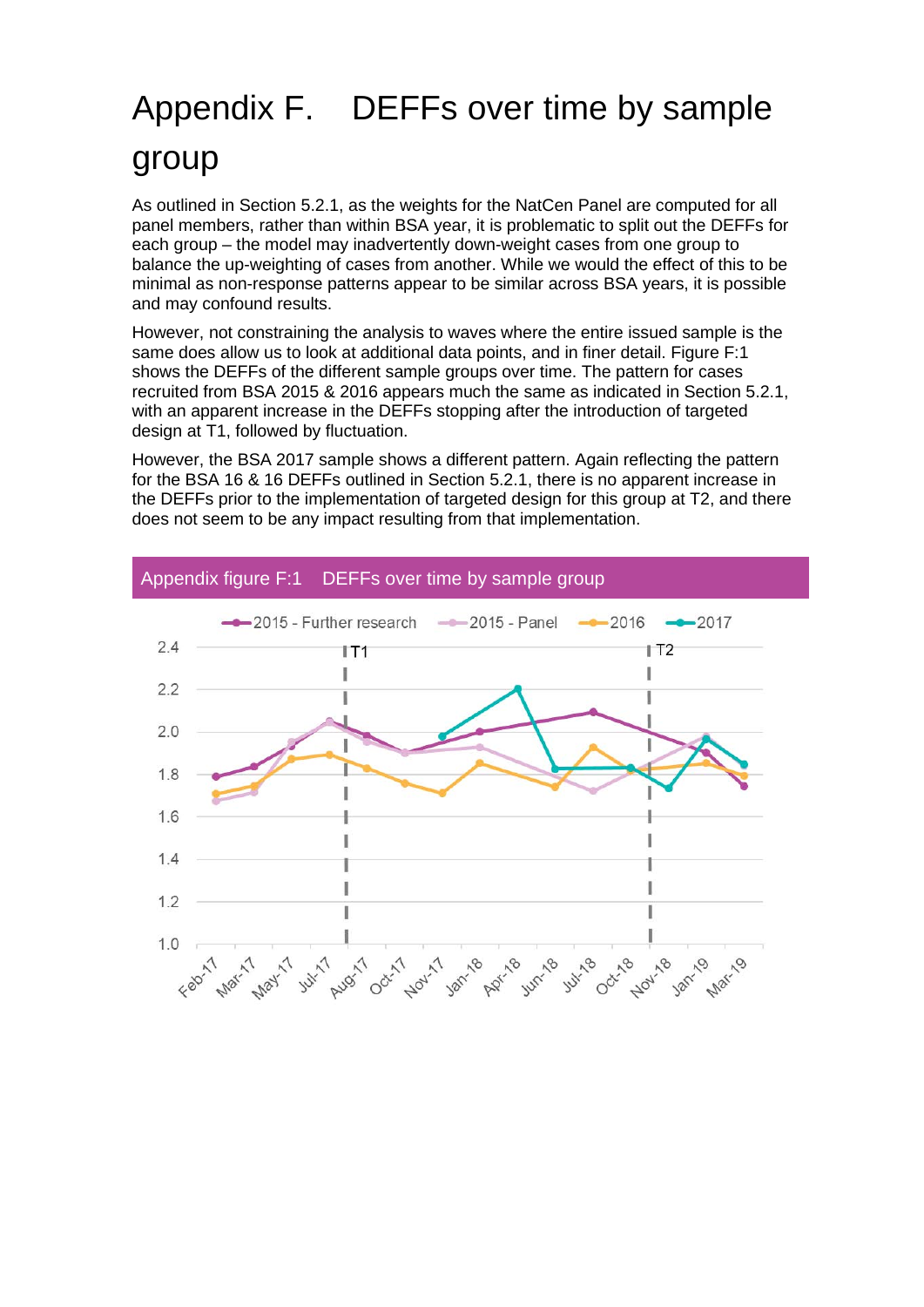# <span id="page-28-0"></span>Appendix G. Costs

As well as aiming to increase the sample representativeness while maintaining response rates, the targeted design aimed to be cost-neutral. This section approximates the impact of the different elements of the targeted design on costs per wave, assuming an issued sample of 1,000.

#### Incentives

One of the more costly changes to the protocols (per participant) is the increase in incentives from £5 to  $£10$  on completion. As such it was only applied to the highest priority group, and relatively few cases were included in this group.

We can estimate the impact on costs by multiplying the number of highest priority cases that 'normally' participate by 5 and adding the number of additional interviews expected multiplied by 10.

As outlined in [Appendix C,](#page-18-0) c.6% of all issued cases were identified as 'Highest priority'. The proportion of those issued completing is more difficult to estimate, varying between c.35% and 65% depending on the wave/sample source, as outlined in Appendix Figure D:1, as is the impact of the increased incentive, as discussed in Section [5.1.](#page-7-5) Table G:1 therefore summarises the impact on costs of increasing the incentive to £10 with varying response rates and changes in response rates for the highest priority groups, showing that, for every 1,000 issued cases, the costs would increase by £360 to £660.

| Appendix table G:1 Cost impact/1000 issued cases of<br>increased incentives for highest priority group for different<br>'normal' response rate and response rate changes |                           |      |      |  |  |  |
|--------------------------------------------------------------------------------------------------------------------------------------------------------------------------|---------------------------|------|------|--|--|--|
| 'Normal' response rate                                                                                                                                                   | Increase in response rate |      |      |  |  |  |
|                                                                                                                                                                          | 10pp<br>20pp<br>0pp       |      |      |  |  |  |
| 40%                                                                                                                                                                      | £360                      | £420 | £480 |  |  |  |
| 50%                                                                                                                                                                      | £450                      | £510 | £570 |  |  |  |
| 60%                                                                                                                                                                      | £540<br>£600<br>£660      |      |      |  |  |  |

#### Mailings

Although less expensive at an individual level, the changes in mailing affect a larger proportion of the issued sample. As well as increasing costs by sending an additional letter to the highest priority cases, it aims to save costs by not sending reminder letters to low and lowest priority cases.

Typically, c.55% of highest and low priority cases issued, and 100% of lowest priority cases will be sent a reminder letter. This accounts for those that have already taken part before the reminder letter is scheduled, which will be none of the lowest priority group as they 'never' take part.

Table G:2 estimates the cost impact per 1,000 issued cases based on the proportions of the sample in each group, and assuming a marginal cost of 69p per letter.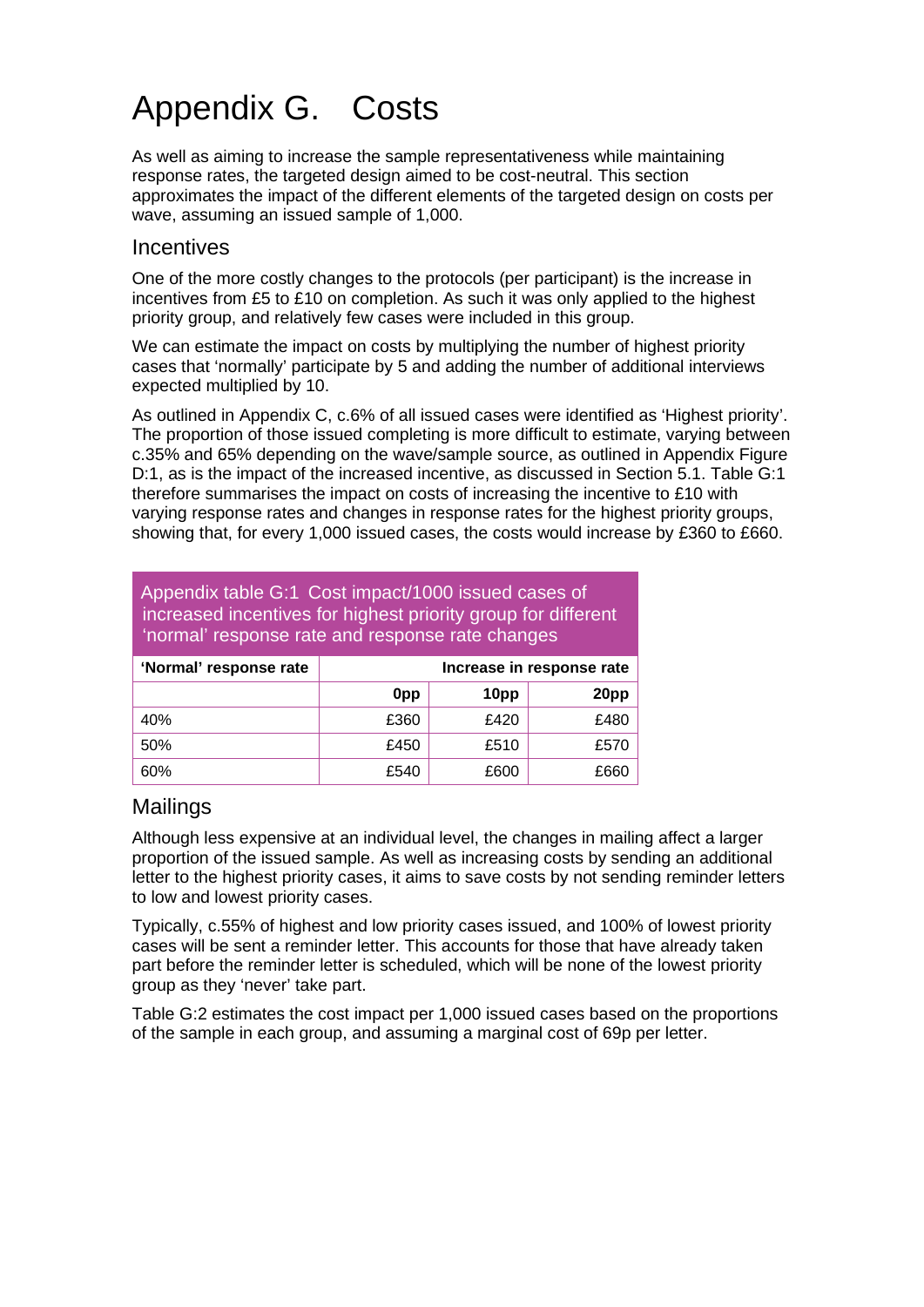#### Appendix table G:1 Cost impact/1000 issued cases of changing letter reminder protocols

|                               | $%$ of<br><b>issued</b><br>sample | %<br>receiving<br>reminder<br>letter | <b>Marginal</b><br>cost per<br>letter | <b>Total</b><br>change in<br>costs |
|-------------------------------|-----------------------------------|--------------------------------------|---------------------------------------|------------------------------------|
| <b>Highest priority cases</b> | 6%                                | 55%                                  | £0.69                                 | $+£23$                             |
| Low priority cases            | 25%                               | 55%                                  | £0.69                                 | $-E95$                             |
| Lowest priority cases         | 4%                                | 100%                                 | £0.69                                 | $-E28$                             |
| Total                         |                                   |                                      |                                       | $-£100$                            |

#### Number of calls

Estimating the cost impact of the number of calls is most challenging. For this we have assumed that equal proportions of each priority group are issued to CATI and have non-contact outcomes (c.25%). In reality, this may vary – for example lowest priority cases may be more likely to be issued to CATI as they will not complete online, but this may be balanced by them being less likely to have provided a phone number.

Based on this, and proportions of the sample in each group, Table G:3 estimates the cost impact per 1,000 issued cases, assuming a marginal cost of c.33p per call.

| Appendix table G:1 Cost impact/1000 issued cases of changing telephone contact protocols |                       |                                                          |                                                      |                                        |                   |  |
|------------------------------------------------------------------------------------------|-----------------------|----------------------------------------------------------|------------------------------------------------------|----------------------------------------|-------------------|--|
|                                                                                          | % of issued<br>sample | % issued to<br>telephone<br>fieldwork and<br>non-contact | Change in no.<br>of calls per<br>non-contact<br>case | <b>Total change</b><br>in no. of calls | Change in<br>cost |  |
| Highest priority cases                                                                   | 6%                    | 25%                                                      | 2                                                    | $+30$                                  | $+£10$            |  |
| Highest priority cases                                                                   | 20%                   | 25%                                                      | 2                                                    | $+100$                                 | $+£33$            |  |
| Low priority cases                                                                       | 25%                   | 25%                                                      | $-2$                                                 | $-125$                                 | $-E42$            |  |
| Lowest priority cases                                                                    | 4%                    | 25%                                                      | -6                                                   | $-60$                                  | $-E20$            |  |
| Total                                                                                    |                       |                                                          |                                                      | $-55$                                  | $-E18$            |  |

Based on these figures, although the changes in letter and telephone contact protocols do save some money, there is therefore a net increase in costs of c.£400 per 1,000 issued cases, driven by the increased incentive costs. Although this is not entirely 'cost-neutral' as intended, it is a relatively small proportion of the total costs.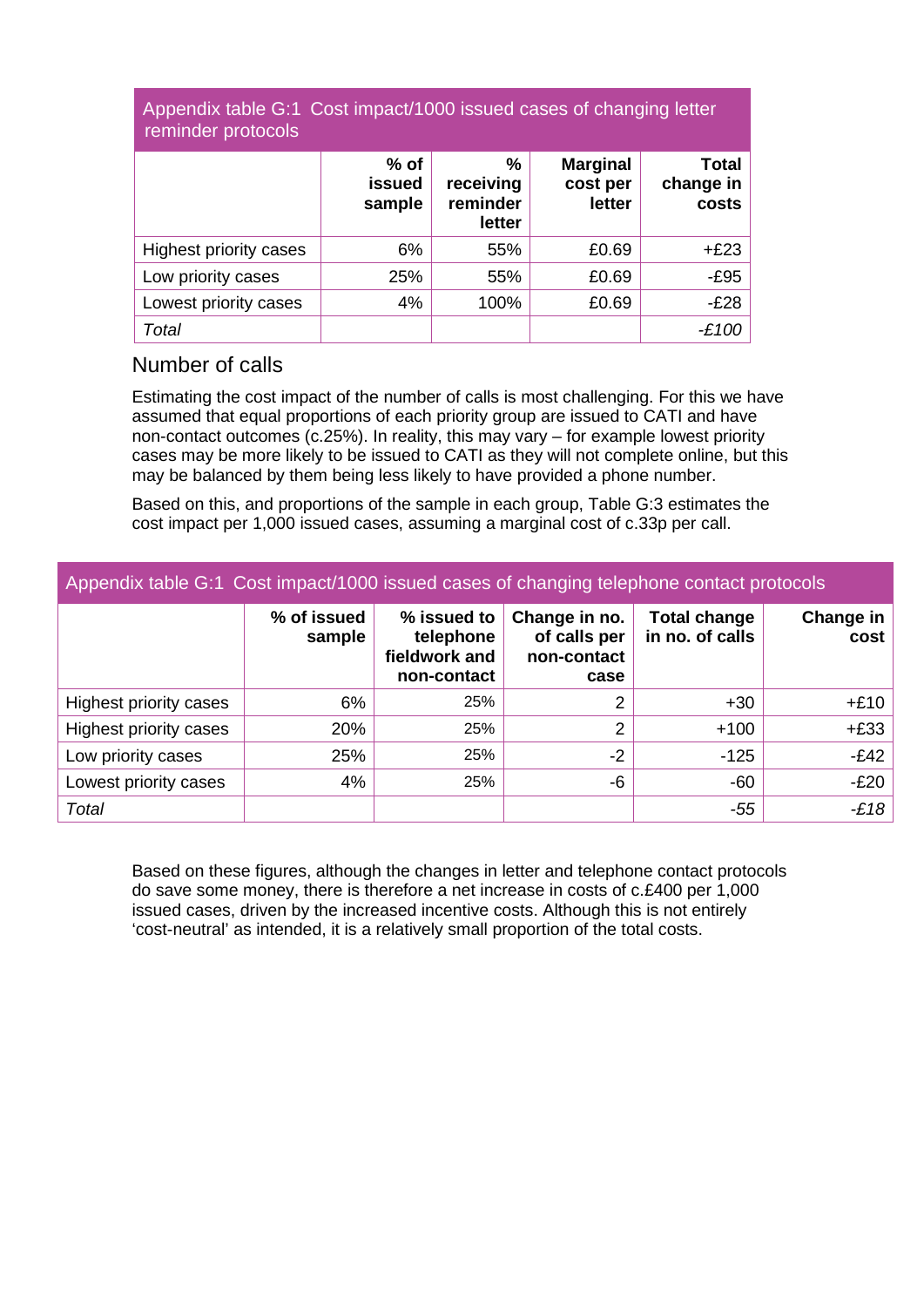# Appendix H. Correlation analysis

Figure H:1 shows the correlation between the 'overall' R-indicator score for a given panel wave and the 'overall' DEFF for a given panel wave (i.e. not separated out by BSA year).

As both are measures of sample representativeness, despite there being differences between the precise nature of what they measure, we would expect them to be negatively correlated, but we instead see a slight positive correlation – though given the small variation in each, this may be due to random fluctuation.



Figure H:2 shows the correlation between R-indicators and the 'recruited' response rates (both using a base of participants in BSA). Contrary to what may be expected, these show a negative correlation for participants recruited from BSA 2015, 2016, and 2017, with coefficients of -0.80, -0.76, and -0.79 respectively. This supports the assertion in Section [4](#page-6-6) that response rates may be poor indicators of sample representativeness